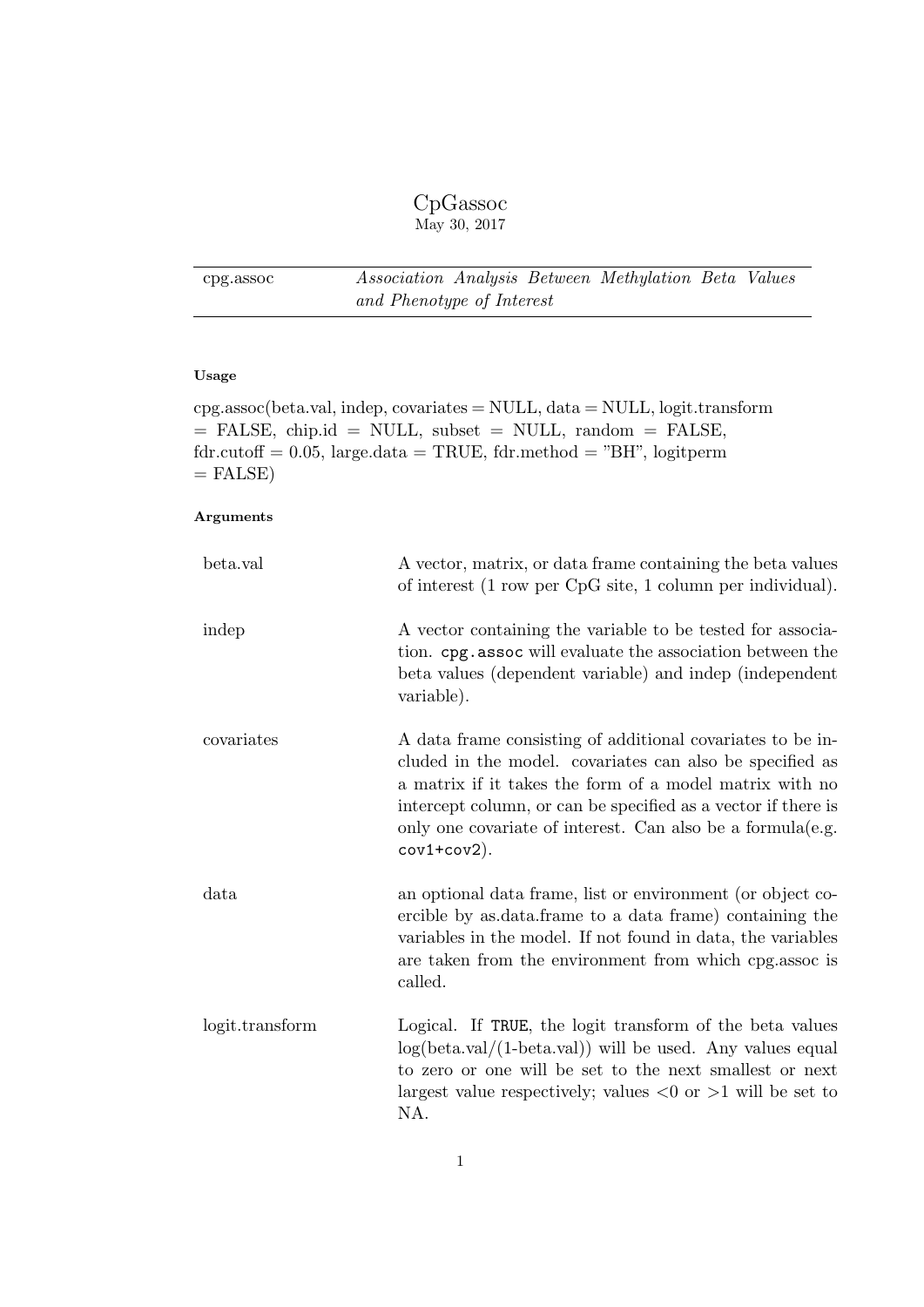| chip.id    | An optional vector containing chip or batch identifiers.<br>If specified, chip.id will be included as a factor in the<br>model.                                                                                                                                                                       |
|------------|-------------------------------------------------------------------------------------------------------------------------------------------------------------------------------------------------------------------------------------------------------------------------------------------------------|
| subset     | An optional logical vector specifying a subset of observa-<br>tions to be used in the fitting process.                                                                                                                                                                                                |
| random     | Logical. If TRUE, chip.id will be included in the model as<br>a random effect, and a random intercept model will be fit-<br>ted. If FALSE, chip.id will be included in the model as an<br>ordinary categorical covariate, for a much faster analysis.                                                 |
| fdr.cutoff | The desired FDR threshold. The default setting is 05.<br>The set of CpG sites with $FDR <$ fdr. cutoff will be<br>labeled as significant.                                                                                                                                                             |
| large.data | Logical. Enables analyses of large datasets.<br>When<br>large.data=TRUE, cpg.assoc avoids memory problems<br>by performing the analysis in chunks.                                                                                                                                                    |
| fdr.method | Method used to calculate False Discovery<br>Character.<br>Rate. Choices include any of the methods available in<br>p.adjust() or "qvalue" for John Storey's qvalue method<br>(requires that <i>qualue</i> package is installed). The default<br>method is "BH" for the Benjamini and Hochberg method. |
| logitperm  | Logical. For internal use only.                                                                                                                                                                                                                                                                       |

# Details

cpg.assoc is designed to test for association between an independent variable and methylation at a number of CpG sites, with the option to include additional covariates and factors. cpg.assoc assesses significance with the Holm (step-down Bonferroni) and FDR methods.

If class(indep)='factor', cpg.assoc will perform an ANOVA test of the variable conditional on the covariates specified. Covariates, if entered, should be in the form of a data frame, matrix, or vector. For example, covariates=data.frame(weight,age,factor(city)). The data frame can also be specified prior to calling cpg.assoc. The covariates should either be vectors or columns of a matrix or data.frame.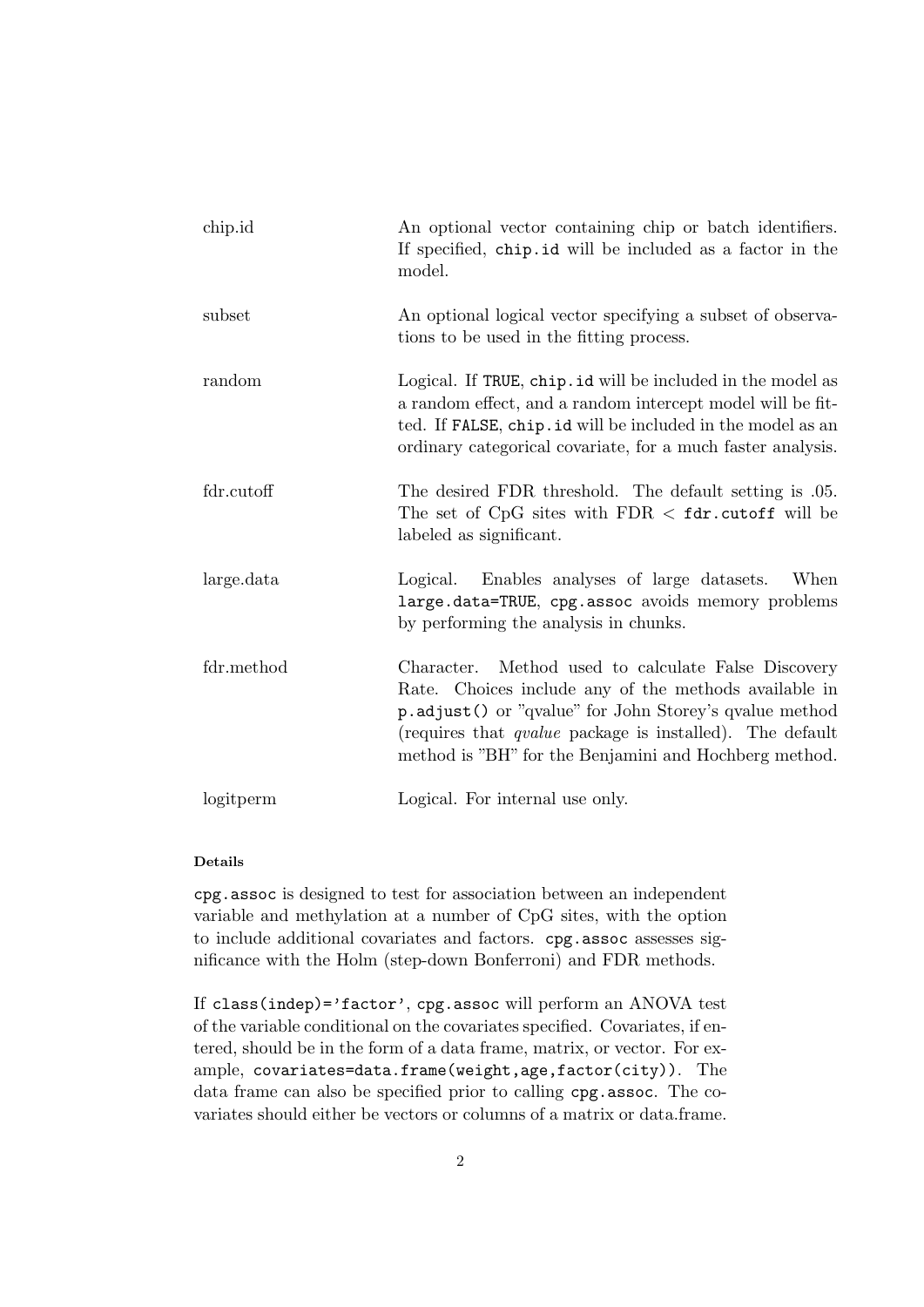cpg.assoc is also designed to deal with large data sets. Setting large.data=TRUE will make cpg.assoc split up the data to enable efficient analysis of large datasets.

# Value

cpg.assoc will return an object of class cpg. The functions summary and plot can be called to get a summary of results and to create QQ plots.

| results    | A data frame consisting of the t or F statistics and P-<br>values for each CpG site, as well as indicators of Holm<br>and FDR significance. CpG sites will be in the same order<br>as the original input, but the sort() function can be used<br>directly on the cpg.assoc object to sort CpG sites by p-<br>value.                |
|------------|------------------------------------------------------------------------------------------------------------------------------------------------------------------------------------------------------------------------------------------------------------------------------------------------------------------------------------|
| results    | A data frame consisting of the t or F statistics and P-<br>values for each CpG site, as well as indicators of Holm and<br>FDR significance. CpG sites will be in the same order as<br>the original input, but the sort () function can be used<br>directly on the cpg. assoc object to sort CpG sites by<br>p-value.               |
| Holm.sig   | A list of sites that met criteria for Holm significance.                                                                                                                                                                                                                                                                           |
| FDR.sig    | A data frame of the CpG sites that were significant by the<br>FDR method specified.                                                                                                                                                                                                                                                |
| info       | A data frame consisting of the minimum P-value observed,<br>the FDR method that was used, the phenotype of interest,<br>the number of covariates in the model, the name of the<br>matrix or data frame the methylation beta values were<br>taken from, the FDR cutoff value and whether a mixed<br>effects analysis was performed. |
| indep      | The independent variable that was tested for association.                                                                                                                                                                                                                                                                          |
| covariates | Data frame or matrix of covariates, if specified (otherwise<br>NULL).                                                                                                                                                                                                                                                              |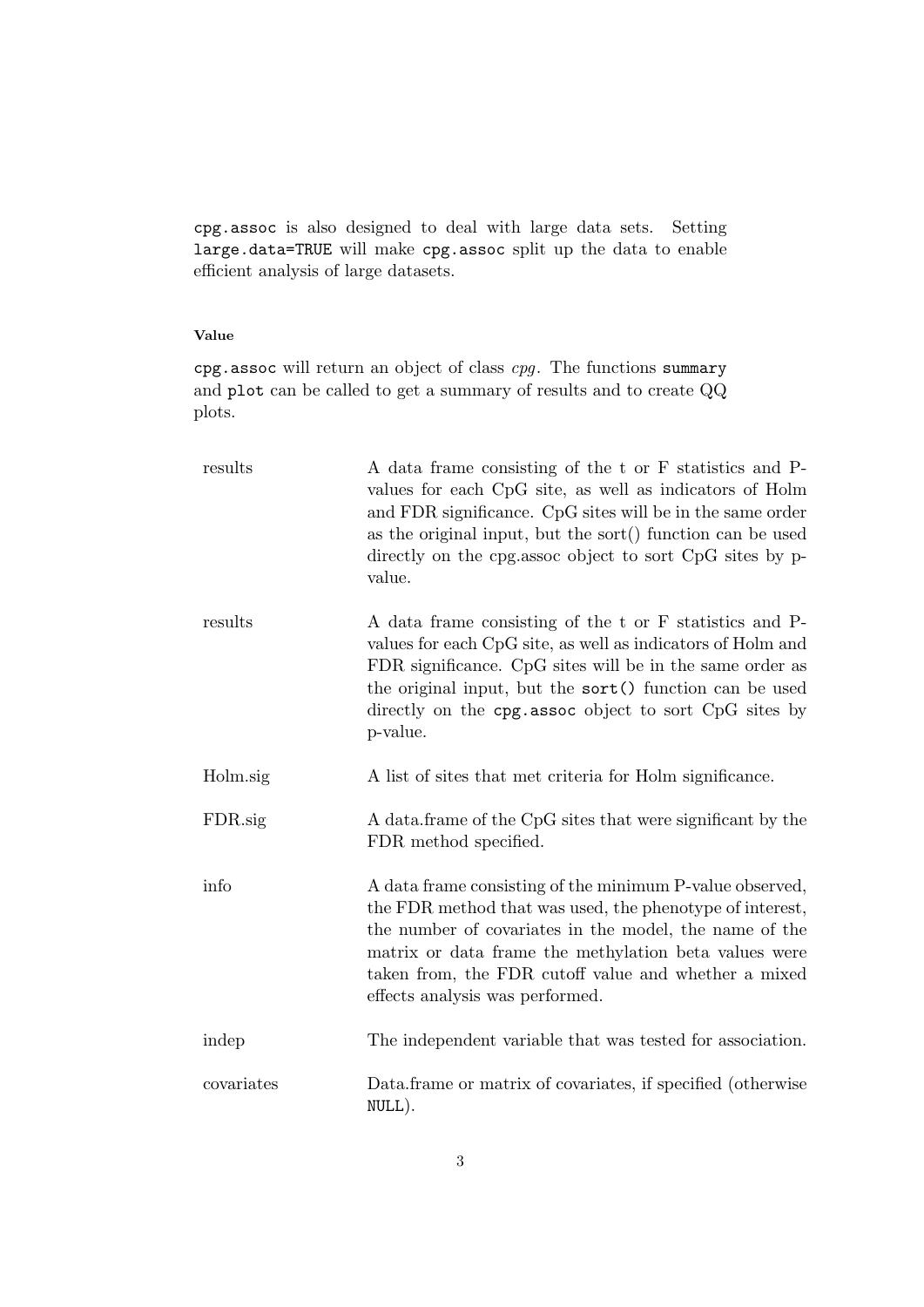| chip         | chip.id vector, if specified (otherwise NULL).                                                                                                                                                                                                     |
|--------------|----------------------------------------------------------------------------------------------------------------------------------------------------------------------------------------------------------------------------------------------------|
| coefficients | A data frame consisting of the degrees of freedom, and if<br>object is continuous the intercept effect adjusted for pos-<br>sible covariates in the model, the estimated effect size,<br>and the standard error. The degrees of freedom is used in |
|              | plot compute the genomic inflation factors.                                                                                                                                                                                                        |

# Authors

Barfield, R.; Conneely, K.; Kilaru,V. Maintainer: R. Barfield: [barfieldrichard8@gmail.com](mailto:barfieldrichard8@gmail.com)

#### See Also

[cpg.perm,](#page-6-0) [cpg.work,](#page-12-0) [plot.cpg](#page-18-0) [scatterplot,](#page-25-0) [cpg.combine,](#page-4-0) [manhattan,](#page-17-0) [plot.cpg.perm,](#page-22-0) [sort.cpg.perm,](#page-22-0) [sort.cpg,](#page-18-0) [cpg.qc,](#page-11-0) [cpg.GC](#page-10-0)

### Examples

```
> #Sample output from CpGassoc
> ###NOTE: If you are dealing with large data, do not specify large.data=FALSE.
> ##This will involve partitioning up the data and performing more gc() to clea
> library(CpGassoc)
> data(samplecpg,samplepheno,package="CpGassoc")
> results<-cpg.assoc(samplecpg,samplepheno$weight,large.data=FALSE)
> results
The top ten CpG sites were:
    CPG.Labels T.statistic P.value Holm.sig FDR gc.p.value
694 CpG694 3.454271 0.0006456268 FALSE 0.4318310 0.0006456268
```

|      |         |                          |  | FALSE 0.4318310 0.0007485123 |
|------|---------|--------------------------|--|------------------------------|
| 560  | CpG560  | 3.313353 0.0010549618    |  | FALSE 0.4318310 0.0010549618 |
| 148  | CpG148  | 3.133454 0.0019286973    |  | FALSE 0.5645412 0.0019286973 |
| 998  | CpG998  | -3.079596 0.0022986204   |  | FALSE 0.5645412 0.0022986204 |
| 1059 | CpG1059 | $-2.883525$ 0.0042668430 |  | FALSE 0.7693539 0.0042668430 |
| 1182 | CpG1182 | $-2.819710$ 0.0051827097 |  | FALSE 0.7693539 0.0051827097 |
| 100  | CpG100  | 2.787987 0.0057015107    |  | FALSE 0.7693539 0.0057015107 |
| 751  | CpG751  | $-2.759379$ 0.0062093208 |  | FALSE 0.7693539 0.0062093208 |

238 CpG238 2.756367 0.0062650966 FALSE 0.7693539 0.0062650966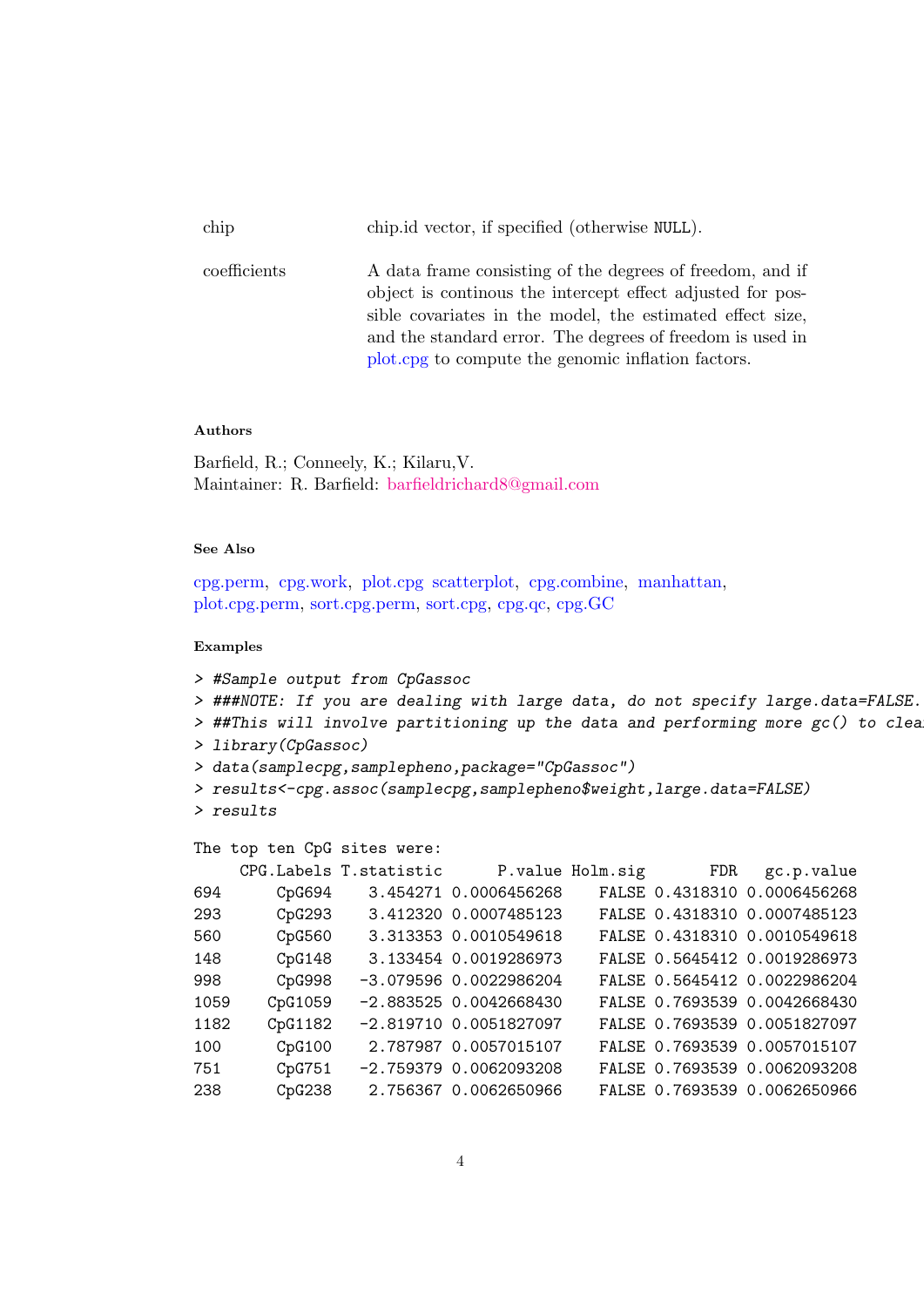```
To access results for all 1228 CpG sites use object$results
or sort(object)$results to obtain results sorted by p-value.
General info:
 Min.P.Observed Num.Cov fdr.cutoff FDR.method Phenotype chipinfo num.Holm
1 0.0006456268 0 0.05 BH weight NULL 0
 num.fdr
1 0
0 sites were found significant by the Holm method
0 sites were found significant by BH method
The beta values were taken from: samplecpg
Effect sizes and standard error can be accessed using $coefficients
Other attributes are: results, Holm.sig, FDR.sig, info, indep, covariates, chip
They can be accessed using the $
> #Analysis with covariates. There are multiple ways to do this. One can define
> #dataframe prior or do it in the function call or as a function such as ~Cov1
> #We will do it in the function call
> test<-cpg.assoc(samplecpg,samplepheno$weight,data.frame(samplepheno$Distance,
> #Doing a mixed effects model. This does take more time, so we will do a subse
> #the samplecpg
> randtest<-cpg.assoc(samplecpg[1:10,],samplepheno$weight,chip.id=samplepheno$c
>
> #summary function will work on items of class cpg.
>
>
```
<span id="page-4-0"></span>cpg.combine Combine various objects of class cpg

#### Description

Takes a list containing objects of class cpg and combines them into one cpg item. Assumes that there are no repeated CpG sites bewtween the various objects (i.e. analysis wasn't performed on the same sites twice).

#### usage

cpg.combine(allvalues, fdr.method="BH",fdr.cutoff=.05)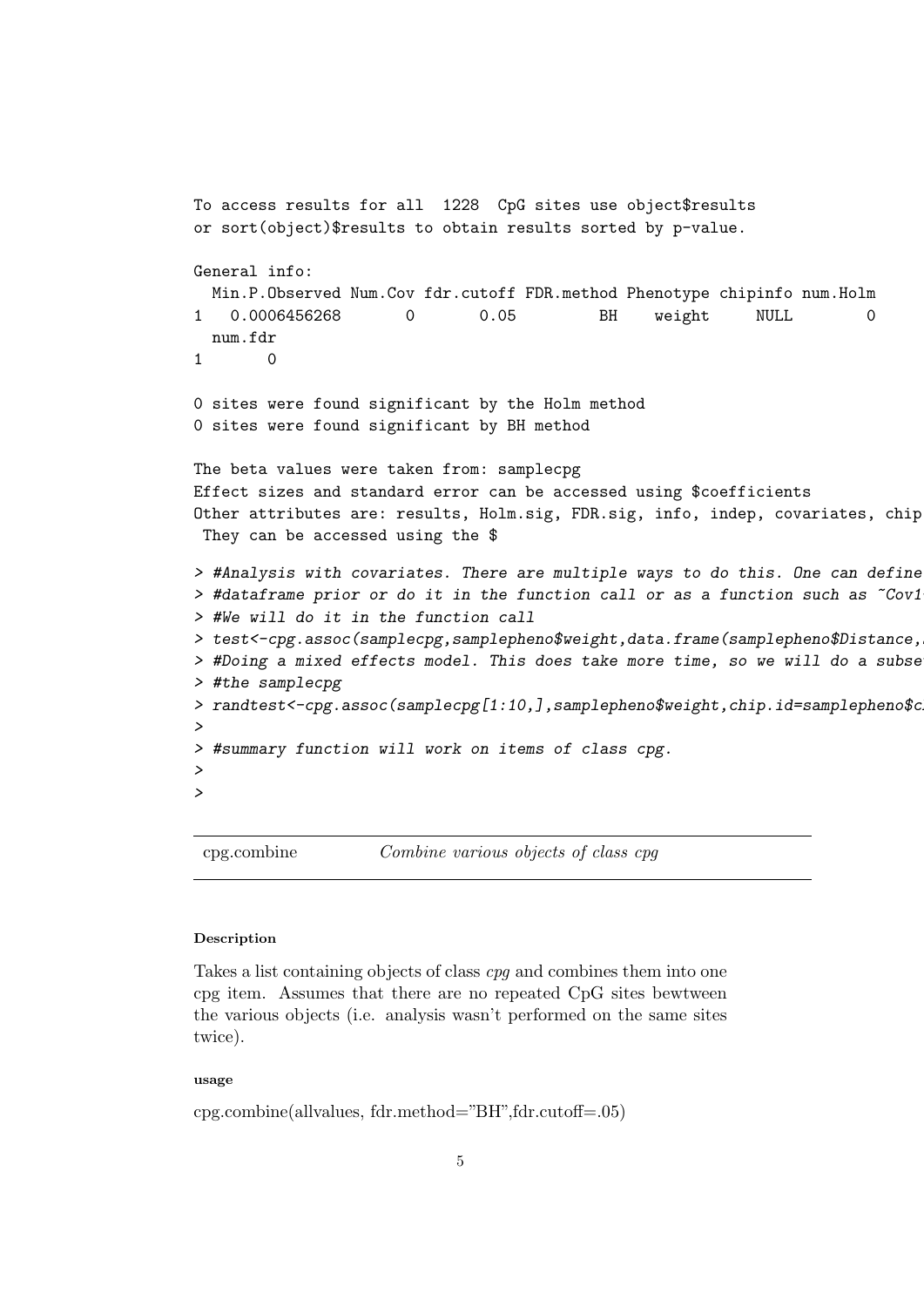#### Arguments

| allyalues  | A list containing the <i>cpq</i> objects that are desired to be<br>consolidated.                                                             |
|------------|----------------------------------------------------------------------------------------------------------------------------------------------|
| fdr.method | FDR method that user wants to use. For options see the<br>cpg.assoc help page.                                                               |
| fdr.cutoff | The desired FDR threshold. The default setting is 0.05.<br>The set of $CpG$ sites with $FDR < fdr$ cutoff will be labeled<br>as significant. |

# Value

| indo.data | An object of class <i>cpq</i> that is the consolidated version of |
|-----------|-------------------------------------------------------------------|
|           | the objects of class cpg that were passed in.                     |

# Authors

Barfield, R.;Conneely, K.; Kilaru,V. Maintainer: R. Barfield: [barfieldrichard8@gmail.com](mailto:barfieldrichard8@gmail.com)

#### Note

This is designed to be used by cpg.assoc when it does analysis on large data sets or by the user if they split up the analysis by chromosome or some other such partition.

## See Also

[cpg.perm,](#page-6-0) [cpg.work,](#page-12-0) [plot.cpg](#page-18-0) [scatterplot,](#page-25-0) [cpg.assoc,](#page-0-0) [manhattan,](#page-17-0) [plot.cpg.perm,](#page-22-0) [sort.cpg.perm,](#page-22-0) [sort.cpg](#page-18-0)

### Examples

- > library(CpGassoc)
- > data(samplecpg,samplepheno,package="CpGassoc")
- > ###NOTE: If you are dealing with large data, do not specify large.data=FALSE.
- $>$  ##This will involve partitioning up the data and performing more  $gc()$  to clear
- > test1<-cpg.assoc(samplecpg[1:100,],samplepheno\$weight,large.data=FALSE)
- > test2<-cpg.assoc(samplecpg[101:200,],samplepheno\$weight,large.data=FALSE)
- > overall<-cpg.combine(list(test1,test2))
- > overall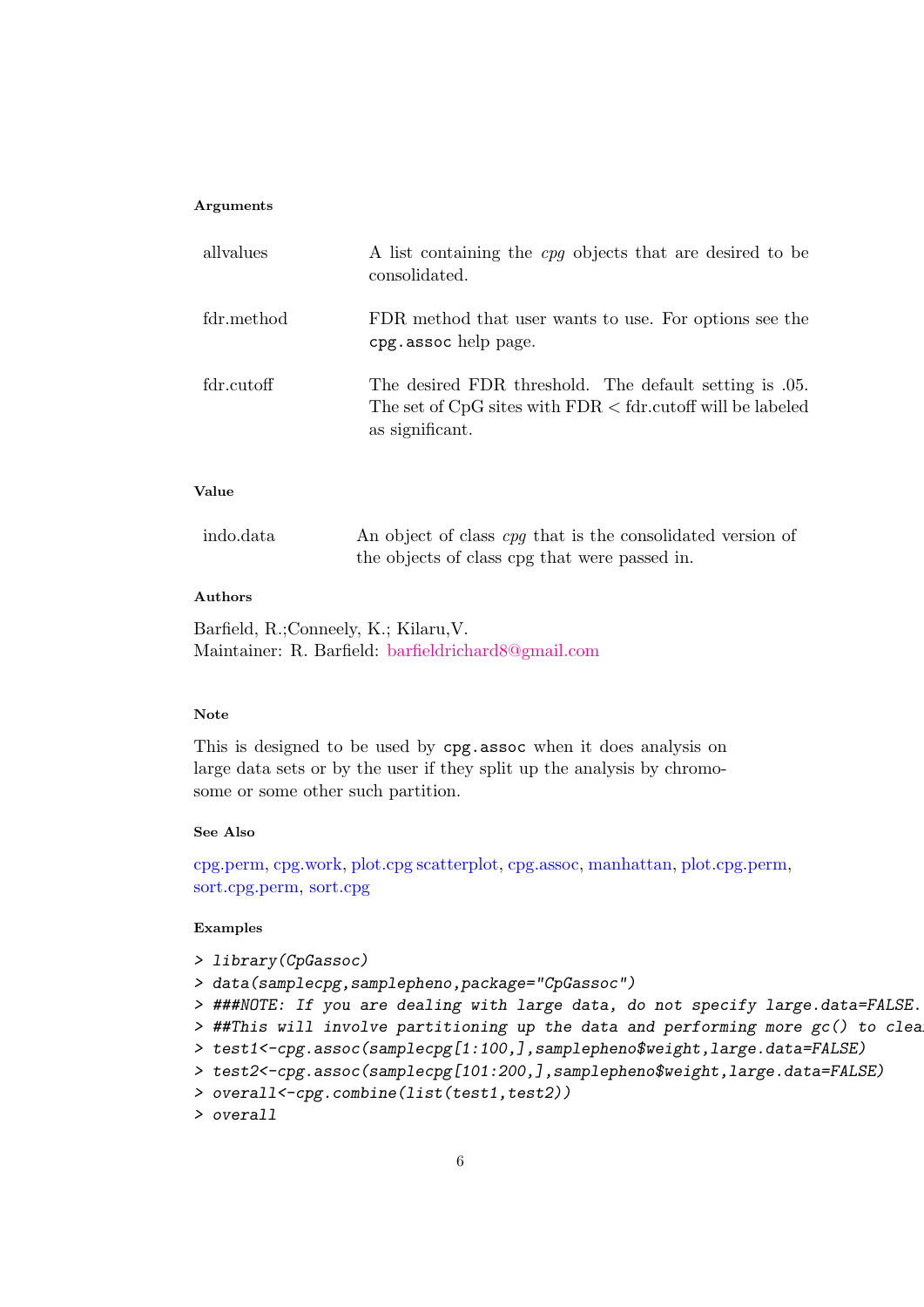The top ten CpG sites were: CPG.Labels T.statistic P.value Holm.sig FDR gc.p.value 148 CpG148 3.133454 0.001928697 FALSE 0.3857395 0.008032723 100 CpG100 2.787987 0.005701511 FALSE 0.5701511 0.018186157 52 CpG52 -2.400358 0.017093566 FALSE 0.6753972 0.041721245 3 CpG3 -2.307436 0.021828750 FALSE 0.6753972 0.050222867 85 CpG85 2.289916 0.022840129 FALSE 0.6753972 0.051979447 72 CpG72 -2.093410 0.037296699 FALSE 0.6753972 0.075466953 153 CpG153 -2.080196 0.038502367 FALSE 0.6753972 0.077318076 178 CpG178 -2.055509 0.040844281 FALSE 0.6753972 0.080876123 70 CpG70 -2.023648 0.044045272 FALSE 0.6753972 0.085664559 35 CpG35 -2.000859 0.046463353 FALSE 0.6753972 0.089228937 To access results for all 200 CpG sites use object\$results or sort(object)\$results to obtain results sorted by p-value. General info: Min.P.Observed Num.Cov fdr.cutoff FDR.method Phenotype chipinfo num.Holm 1 0.001928697 0 0.05 BH weight NULL 0 num.fdr 1 0 0 sites were found significant by the Holm method 0 sites were found significant by BH method The beta values were taken from: samplecpg Effect sizes and standard error can be accessed using \$coefficients Other attributes are: results, Holm.sig, FDR.sig, info, indep, covariates, chip They can be accessed using the \$

<span id="page-6-0"></span>cpg.perm Perform a Permutation Test of the Association Between Methylation and a Phenotype of Interest

#### Description

Calls cpg. assoc to get the observed P-values from the study and then performs a userspecified number of permutations to calculate an emperical p-value. In addition to the same test statistics computed by cpg.assoc, cpg.perm will compute the permutation p-values for the observed p-value, the number of Holm significant sites, and the number of FDR significant sites.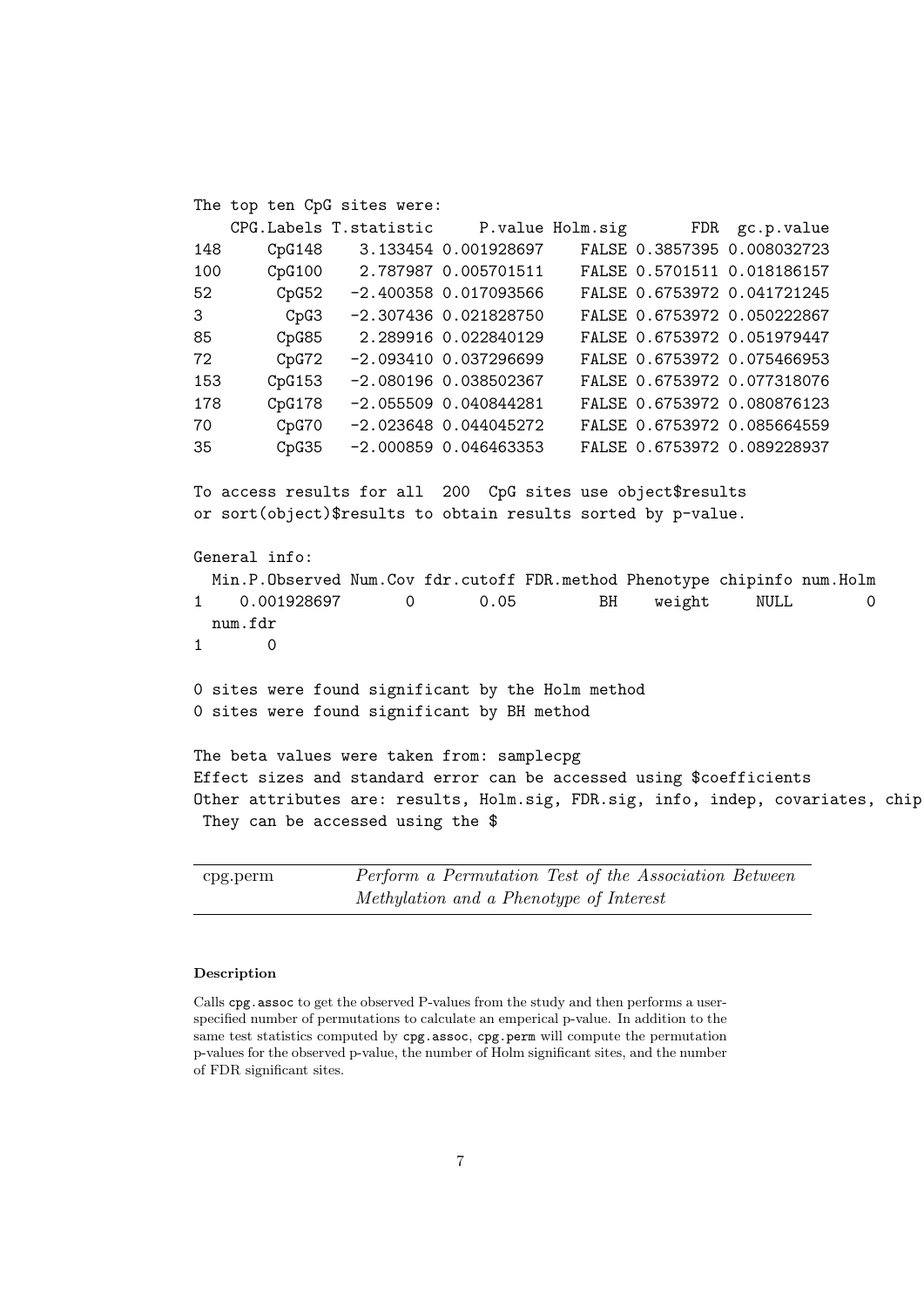# Usage

cpg.perm(beta.values, indep, covariates = NULL, nperm, data = NULL, seed = NULL, logit.transform = FALSE, chip.id = NULL, subset = NULL, random = FALSE,  $fdr.cutoff = 0.05, fdr.method = "BH", large.data = TRUE)$ 

| beta.values     | A vector, matrix, or data frame containing the beta values of interest<br>$(1$ row per CpG site, 1 column per individual).                                                                                                                                                         |
|-----------------|------------------------------------------------------------------------------------------------------------------------------------------------------------------------------------------------------------------------------------------------------------------------------------|
| indep           | A vector containing the main variable of interest. cpg. assoc will eval-<br>uate the association between indep and the beta values.                                                                                                                                                |
| covariates      | A data frame consisting of the covariates of interest. covariates can also<br>be a matrix if it is a model matrix minus the intercept column. It can<br>also be a vector if there is only one covariate of interest. Can also be a<br>formula(e.g. $cov1+cov2$ ).                  |
| nperm           | The number of permutations to be performed.                                                                                                                                                                                                                                        |
| data            | an optional data frame, list or environment (or object coercible by<br>as data. frame to a data frame) containing the variables in the model.<br>If not found in data, the variables are taken from the environment from<br>which cpg.perm is called.                              |
| seed            | The required seed for random number generation. If not input, will use<br>R's internal seed.                                                                                                                                                                                       |
| logit.transform | Logical. If TRUE, the logit transform of the beta values $log(beta.val/(1-$<br>beta.val)) will be used. Any values equal to zero or one will be set to<br>the next smallest or next largest value respectively; values $\langle 0 \text{ or } 0 \rangle$<br>will be set to NA.     |
| chip.id         | An optional vector containing the chip information. If specified, chip<br>id will be included as a factor in the model.                                                                                                                                                            |
| subset          | An optional logical vector specifying a subset of observations to be used<br>in the fitting process.                                                                                                                                                                               |
| random          | Logical. If TRUE, the chip.id will be processed as a random effect, and<br>a random intercept model will be fitted.                                                                                                                                                                |
| fdr.cutoff      | The threshold at which to compare the FDR values. The default setting<br>is 0.05. Any FDR values less than 0.05 will be considered significant.                                                                                                                                    |
| fdr.method      | Character. Method used to calculate False Discovery Rate. Can be<br>any of the methods listed in p. adjust or "qvalue" for John Storey's<br>qvalue method (required to have <i>qvalue</i> package installed). The default<br>method is "BH" for the Benjamini and Hochberg method. |
| large.data      | Logical. Enables analyses of large datasets. When large.data=TRUE,<br>cpg.assoc avoids memory problems by performing the analysis in<br>chunks.                                                                                                                                    |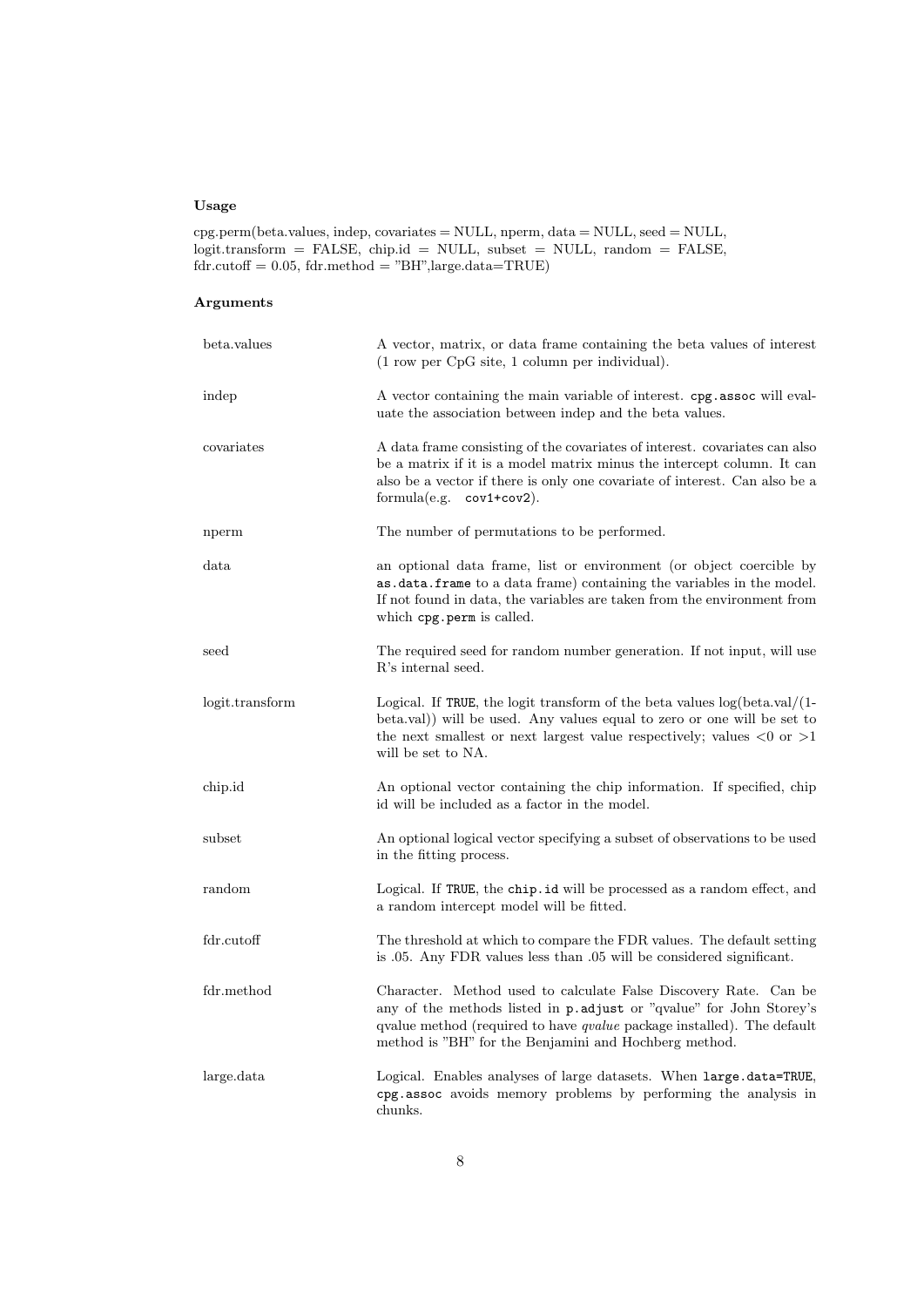#### Value

The item returned will be of class cpg.perm. It will contain all of the values of class cpg [cpg.assoc](#page-0-0) and a few more:

| permutation.matrix    | A matrix consisting of the minimum observed P-value, the number of<br>Holm significant CpG sites, and the number of FDR significant sites<br>for each permutation.                                                                                                                                                                                          |
|-----------------------|-------------------------------------------------------------------------------------------------------------------------------------------------------------------------------------------------------------------------------------------------------------------------------------------------------------------------------------------------------------|
| perm.p. values        | A data frame consisting of the permutation P-values, and the number<br>of permutations performed.                                                                                                                                                                                                                                                           |
| perm.tstat            | If one hundred or more permutations were performed and indep is<br>a continuous variable, consists of the quantile 0.025 and 0.975 of ob-<br>served t-statistics for each permutation, ordered from smallest to largest.<br>perm tstat is used by plot. cpg. perm to compute the confidence inter-<br>vals for the QQ plot of t-statistics. Otherwise NULL. |
| perm.pval             | If one hundred or more permutations were performed, consists of the ob-<br>served p-values for each permutation, ordered from smallest to largest.<br>perm.pval is usd by plot.cpg.perm to compute the confidence intervals<br>for the QQ plot of the p-values. Otherwise NULL.                                                                             |
| gc.permutation.matrix | Similar to the permutation matrix only in relation to the genomic con-<br>trol adjusted p-values.                                                                                                                                                                                                                                                           |

### Authors

Barfield, R.; Conneely, K.; Kilaru,V. Maintainer: R. Barfield: <barfieldrichard8@gmail.com>

# See Also

[cpg.assoc,](#page-0-0) [cpg.work,](#page-12-0) [plot.cpg](#page-18-0) [scatterplot,](#page-25-0) [cpg.combine,](#page-4-0) [manhattan,](#page-17-0) [plot.cpg.perm,](#page-22-0) [sort.cpg.perm,](#page-22-0) [sort.cpg,](#page-18-0) [cpg.qc,](#page-11-0) [cpg.GC](#page-10-0)

#### Examples

```
> ##Loading the data
> library(CpGassoc)
> data(samplecpg,samplepheno,package="CpGassoc")
> ###NOTE: If you are dealing with large data, do not specify large.data=FALSE. The default option i
> ##This will involve partitioning up the data and performing more gc() to clear up space
> #Performing a permutation 10 times
> Testperm<-cpg.perm(samplecpg,samplepheno$weight,data.frame(samplepheno$Dose,samplepheno$Distance),
+ seed=2314,nperm=10,large.data=FALSE)
> Testperm
The permutation P-values, number of permutations and seed:
 p.value.p p.value.holm p.value.FDR nperm seed
1 0.3 1 1 10 2314
```
9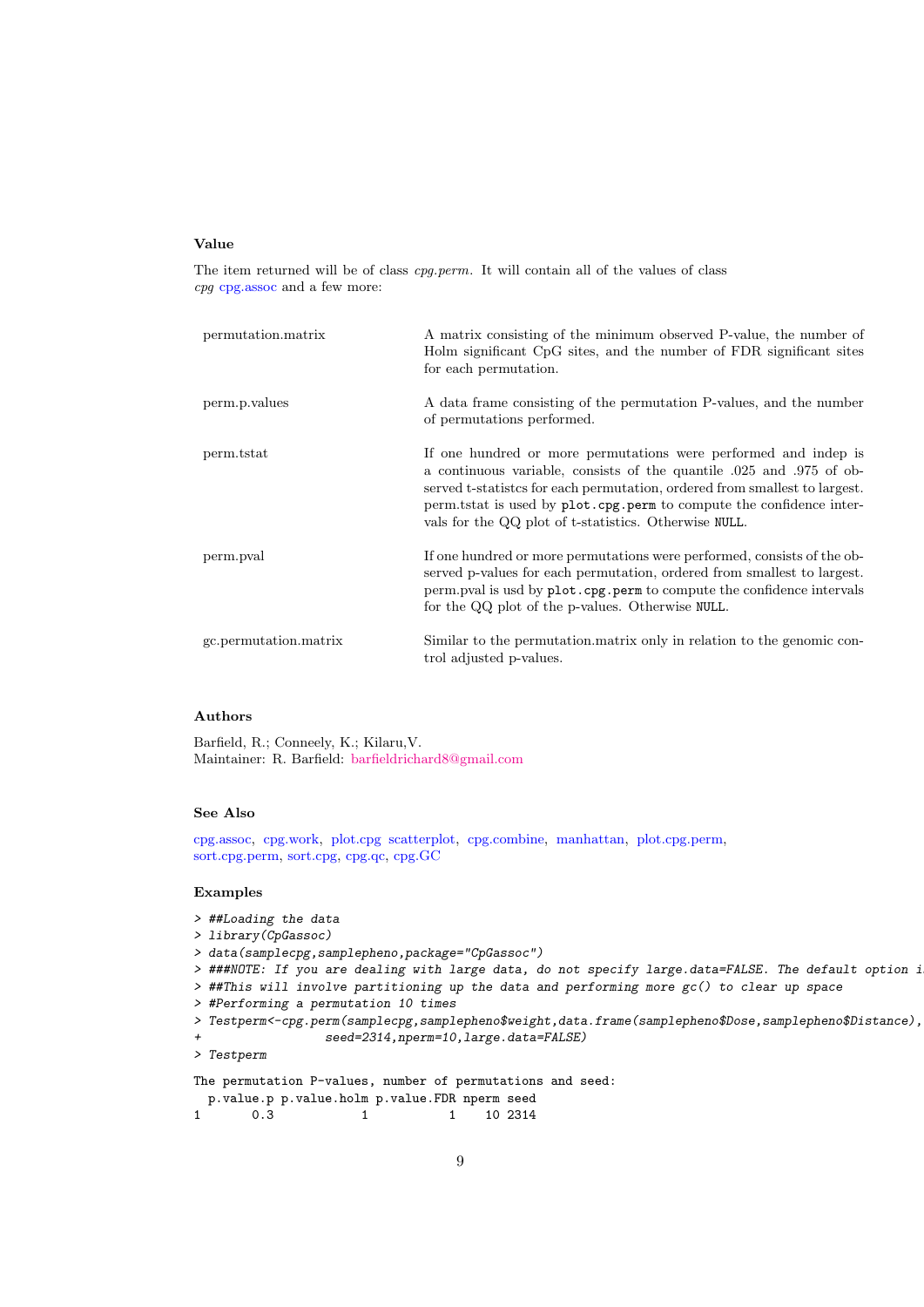```
Other information:
 Min.P.Observed Num.Cov fdr.cutoff FDR.method num.real.Holm num.real.fdr
  1 0.0006002142 2 0.05 BH 0 0
The top ten CpG sites were:
    CPG.Labels T.statistic P.value Holm.sig FDR gc.p.value
694 CpG694 3.475160 0.0006002142 FALSE 0.3833341 0.0006002142
293 CpG293 3.464076 0.0006243226 FALSE 0.3833341 0.0006243226
560 CpG560 3.333678 0.0009848497 FALSE 0.4031318 0.0009848497
148 CpG148 3.187753 0.0016135434 FALSE 0.4953578 0.0016135434
238 CpG238 3.012760 0.0028504303 FALSE 0.5921086 0.0028504303
998 CpG998 -3.008091 0.0028930386 FALSE 0.5921086 0.0028930386
1059 CpG1059 -2.932014 0.0036749081 FALSE 0.6295151 0.0036749081
100 CpG100 2.889847 0.0041873059 FALSE 0.6295151 0.0041873059
1006 CpG1006 -2.831992 0.0049965867 FALSE 0.6295151 0.0049965867
1182 CpG1182 -2.823521 0.0051263442 FALSE 0.6295151 0.0051263442
To access results for all 1228 CpG sites use object$results
or sort(object)$results to obtain results sorted by p-value.
0 sites were found significant by the Holm method
0 sites were found significant by BH method
The beta values were taken from: samplecpg
Other attributes are: permutation.matrix, perm.p.values, gc.permutation.matrix, results, Holm.sig ,
FDR.sig, info, indep, covariates, chip, coefficients.
They can be accessed using the $
> #All the contents of CpGassoc are included in the output from Testperm
> #Using the output from CpGassoc in the example
> test<-cpg.assoc(samplecpg,samplepheno$weight,data.frame(samplepheno$Distance,samplepheno$Dose),lar
> all.equal(Testperm$results,test$results)
[1] TRUE
> #summary function works on objects of class cpg.perm
> summary(Testperm)
The permutation P-values, number of permutations and seed:
 p.value.p p.value.holm p.value.FDR nperm seed
1 0.3 1 1 10 2314
Other information:
 Min.P.Observed Num.Cov fdr.cutoff FDR.method num.real.Holm num.real.fdr
1 0.0006002142 2 0.05 BH 0 0
The top ten CpG sites were:
    CPG.Labels T.statistic P.value Holm.sig FDR gc.p.value
694 CpG694 3.475160 0.0006002142 FALSE 0.3833341 0.0006002142
293 CpG293 3.464076 0.0006243226 FALSE 0.3833341 0.0006243226
560 CpG560 3.333678 0.0009848497 FALSE 0.4031318 0.0009848497
148 CpG148 3.187753 0.0016135434 FALSE 0.4953578 0.0016135434
238 CpG238 3.012760 0.0028504303 FALSE 0.5921086 0.0028504303
998 CpG998 -3.008091 0.0028930386 FALSE 0.5921086 0.0028930386
1059 CpG1059 -2.932014 0.0036749081 FALSE 0.6295151 0.0036749081
```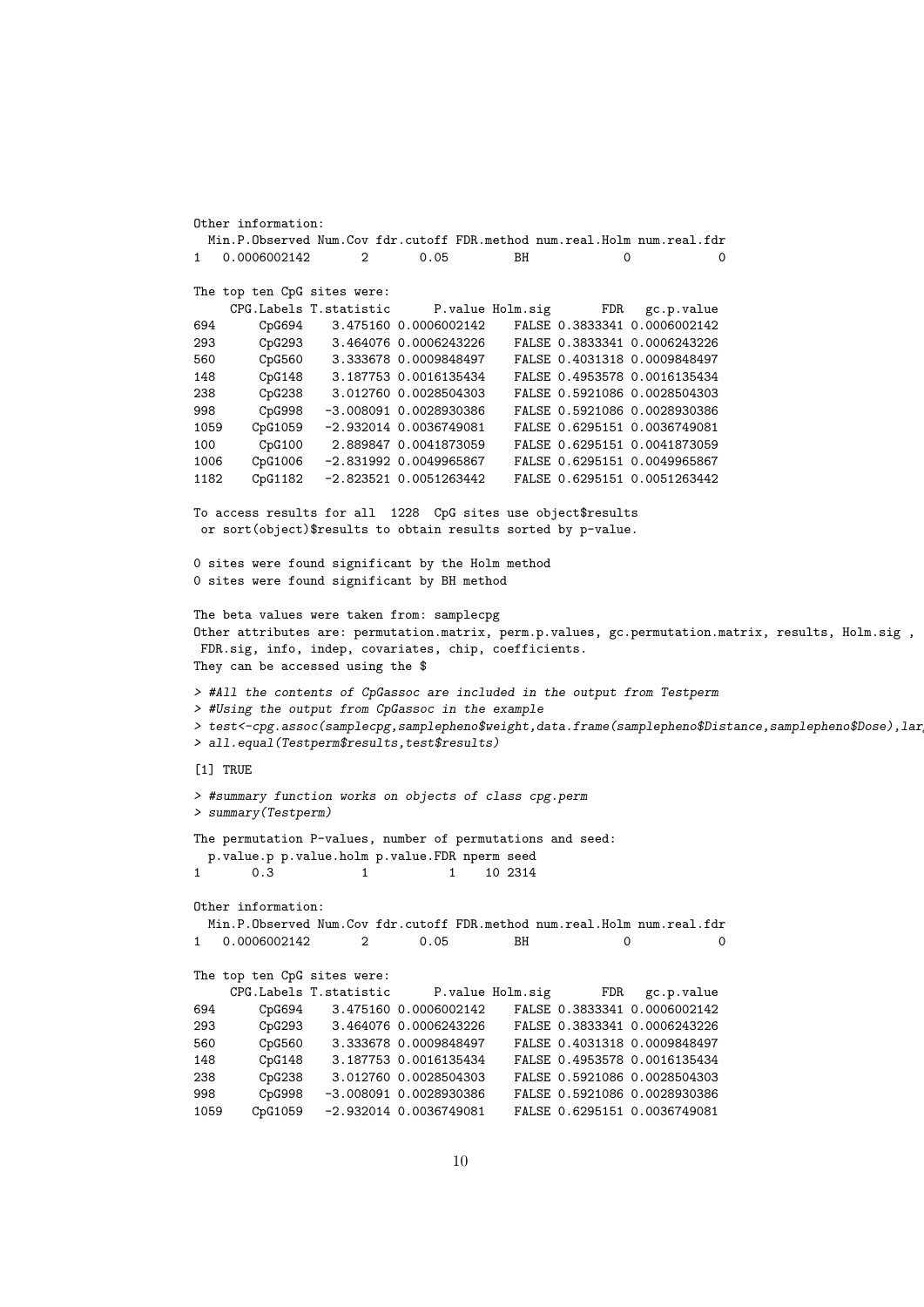```
100 CpG100 2.889847 0.0041873059 FALSE 0.6295151 0.0041873059
1006 CpG1006 -2.831992 0.0049965867 FALSE 0.6295151 0.0049965867
                                          FALSE 0.6295151 0.0051263442
To access results for all 1228 CpG sites use object$results
or sort(object)$results to obtain results sorted by p-value.
0 sites were found significant by the Holm method
0 sites were found significant by BH method
The beta values were taken from: samplecpg
Other attributes are: permutation.matrix, perm.p.values, gc.permutation.matrix, results, Holm.sig ,
FDR.sig, info, indep, covariates, chip, coefficients.
They can be accessed using the $
>
```
<span id="page-10-0"></span>cpg.GC For genomic control adjusted statistics.

#### Description

cpg.GC accepts an object of class cpg.perm or cpg and returns information regarding Holm and FDR-significance of the GC (genomic control) adjusted test statistics. For cpg.perm will return permutation p-values based on the GC-adjusted values from each permutation.

## Usage

 $cpg.GC(x)$ 

# Arguments

x Object of class *cpg.perm* or *cpg.*.

#### Details

cpg.GC will display the number of Holm and FDR-significant sites using the genomic control adjusted p-values test statistics. It will also display the estimated genomic control inflation factor.

#### Value

cpg.GC returns an object of class cpg.gc or cpg.perm.gc

| gc.results | Matrix consisting of GC-adjusted test statistics for each CpG site. Sim-<br>ilar to the results output of cpg.assoc.                                                                                                                   |
|------------|----------------------------------------------------------------------------------------------------------------------------------------------------------------------------------------------------------------------------------------|
| gc.info    | Data frame with information on the number of Holm and FDR sig-<br>nificant sites. Will also have the genomic control inflation estimate.<br>Objects from cpg.perm will also have information concerning the per-<br>mutation p-values. |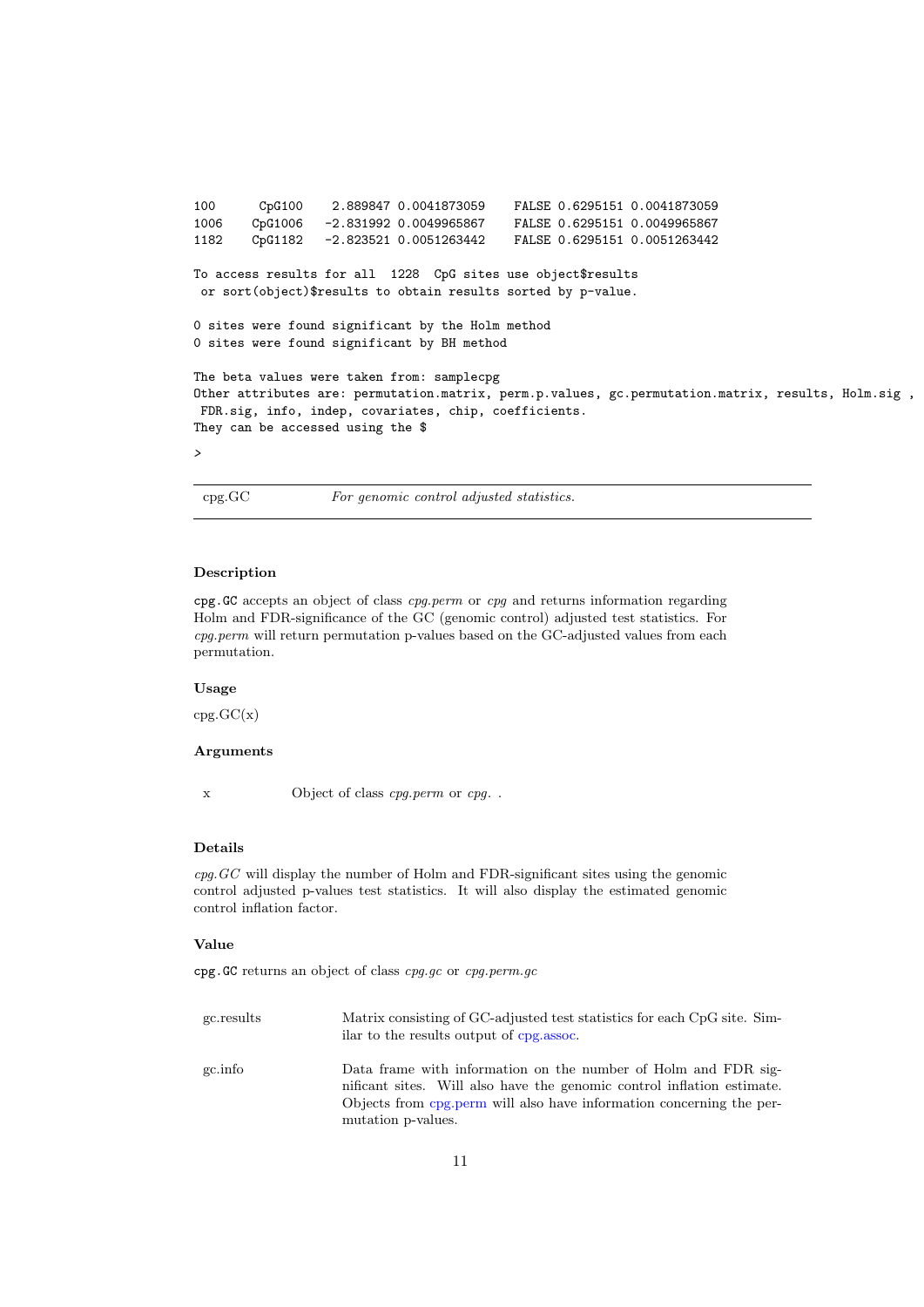#### Authors

Barfield, R.; Conneely, K.; Kilaru,V. Maintainer: R. Barfield: [barfieldrichard8@gmail.com](mailto:barfieldrichard8@gmail.com)

#### See Also

[cpg.assoc,](#page-0-0) [cpg.work,](#page-12-0) [plot.cpg](#page-18-0) [scatterplot,](#page-25-0) [cpg.combine,](#page-4-0) [manhattan,](#page-17-0) [plot.cpg.perm,](#page-22-0) [sort.cpg.perm,](#page-22-0) [sort.cpg,](#page-18-0) [cpg.qc](#page-11-0)

#### Examples

|      | > library (CpGassoc) |                                     |                                                                                      |                 |  |
|------|----------------------|-------------------------------------|--------------------------------------------------------------------------------------|-----------------|--|
|      |                      |                                     | > data(samplecpg,samplepheno,package="CpGassoc")                                     |                 |  |
|      |                      |                                     | > results<-cpg.assoc(samplecpg,samplepheno\$weight,large.data=FALSE)                 |                 |  |
|      | > cpg.GC(results)    |                                     |                                                                                      |                 |  |
|      |                      |                                     |                                                                                      |                 |  |
|      |                      |                                     | Using genomic control adjustment the top sites are:                                  |                 |  |
|      |                      |                                     | CPG.Labels GC.Adjusted Adjust.P.value Adj.Holm                                       | Adj.FDR         |  |
| 694  |                      |                                     | CpG694 3.454271 0.0006456268 FALSE 0.4318310                                         |                 |  |
| 293  |                      |                                     | CpG293 3.412320 0.0007485123 FALSE 0.4318310                                         |                 |  |
| 560  |                      |                                     | CpG560 3.313353 0.0010549618 FALSE 0.4318310                                         |                 |  |
| 148  |                      |                                     | CpG148 3.133454 0.0019286973 FALSE 0.5645412                                         |                 |  |
| 998  |                      |                                     | CpG998 -3.079596 0.0022986204 FALSE 0.5645412                                        |                 |  |
| 1059 |                      |                                     | CpG1059 -2.883525 0.0042668430 FALSE 0.7693539                                       |                 |  |
| 1182 |                      |                                     | CpG1182 -2.819710 0.0051827097 FALSE 0.7693539                                       |                 |  |
| 100  |                      |                                     | CpG100 2.787987 0.0057015107 FALSE 0.7693539                                         |                 |  |
| 751  |                      |                                     | CpG751 -2.759379 0.0062093208 FALSE 0.7693539                                        |                 |  |
| 238  | CpG238               | 2.756367                            | 0.0062650966                                                                         | FALSE 0.7693539 |  |
|      | General info:        |                                     |                                                                                      |                 |  |
|      |                      | num.holm FDR.method num.fdr gcvalue |                                                                                      |                 |  |
| 1    | $\Omega$             | BH                                  | $\Omega$<br>1                                                                        |                 |  |
|      |                      |                                     | O sites were found significant by the Holm method                                    |                 |  |
|      |                      |                                     | O sites were found significant by BH method                                          |                 |  |
|      |                      |                                     | > ##If the genomic inflation factor is less than one there is no need for adjustment |                 |  |

<span id="page-11-0"></span>cpg.qc Performs quality control on Illumina data.

#### Description

cpg.qc is designed to perform quality control on Illumina data prior to analysis. In addition to the matrix of beta values, this function requires as input matrices of Signal A, Signal B, and detection p-values. It will remove samples that have low intensity (mean signal intensity less than half of the overall median or 2000). It can also set to NA datapoints with detection p-values exceeding a user-specified cutoff, and can remove samples or sites that have a missing rate above a user-specified value. Finally, users can opt to compute beta values as  $M/(U+M)$  or  $M/(U+M+100)$ .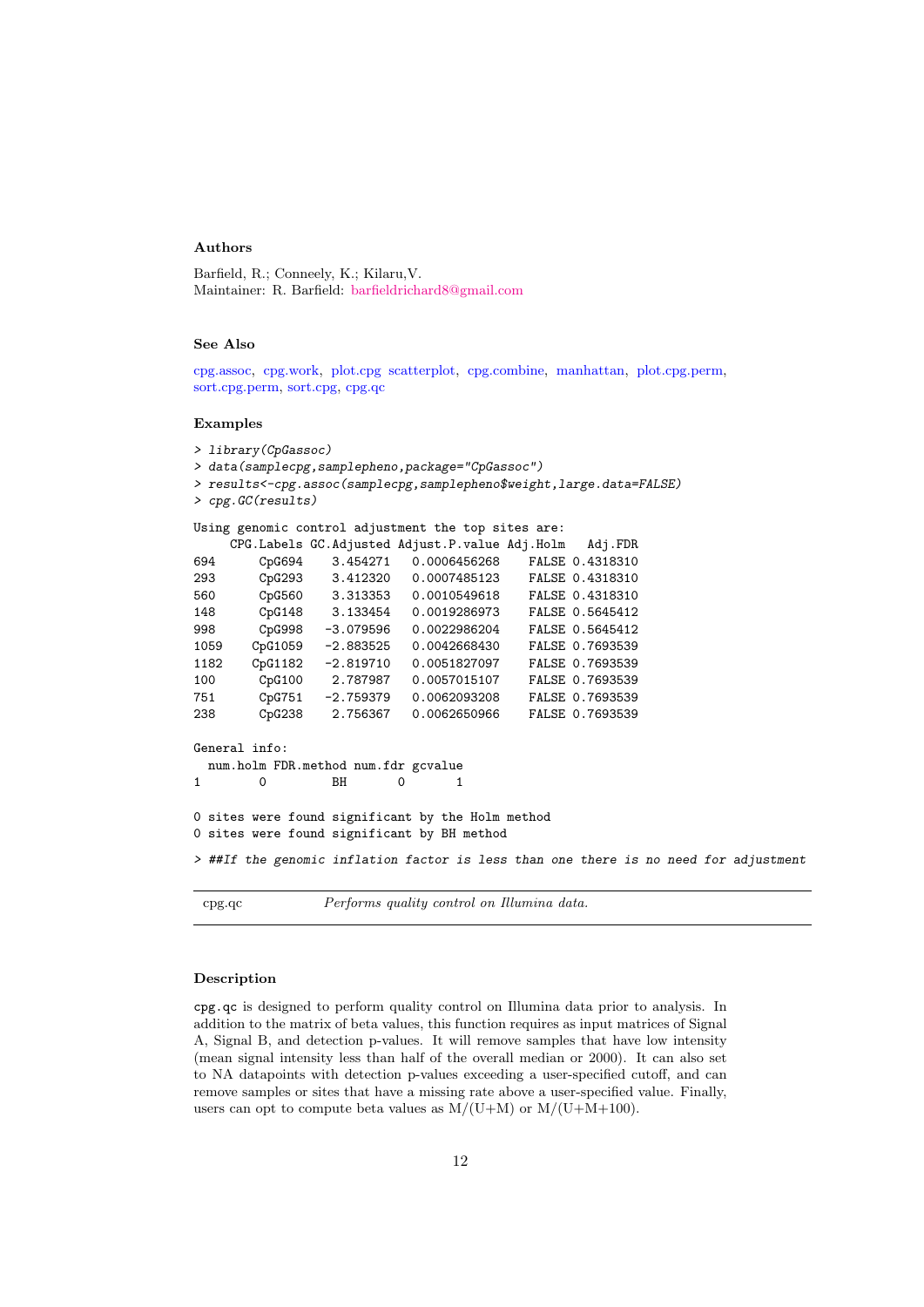#### Usage

cpg.qc(beta.orig,siga,sigb,pval,p.cutoff=.001,cpg.miss=NULL,sample.miss=NULL,constant100=FALSE)

#### Arguments

| beta.orig   | The original beta values matrix obtained from Genome Studio.                                                                                                                                   |
|-------------|------------------------------------------------------------------------------------------------------------------------------------------------------------------------------------------------|
| siga        | The unmethylated signals matrix obtained from GenomeStudio.                                                                                                                                    |
| sigb        | The methylated signals matrix obtained from GenomeStudio.                                                                                                                                      |
| pval        | A matrix of detection p-values obtained from GenomeStudio. pval<br>should have the same dimension as the beta values and signals: one<br>row for each site and one column for each individual. |
| p.cutoff    | The user-specified cutoff for detection p-values (default= $.001$ ).                                                                                                                           |
| cpg.miss    | Optional cutoff value. If specified, cpg.qc will remove cpg sites where<br>the proportion of missing values exceeds this cutoff.                                                               |
| sample.miss | Optional cutoff value. If specified, cpg.qc will remove samples where<br>the proportion of missing values exceeds this cutoff.                                                                 |
| constant100 | If TRUE, the new beta values will be calculated as<br>Logical.<br>$M/(U+M+100)$ ; if <b>FALSE</b> (default) they will be calculated as<br>$M/(U+M)$ .                                          |

#### Details

It is important that all the matrices or data frames listed above (pval, siga, sigb, beta.orig) are ordered similarly with respect to samples and CpG sites.

#### Value

returns a new matrix of beta values that has been subjected to the specified quality control filters. This matrix can be input directly into cpg.assoc.

# Authors

Barfield, R.; Conneely, K.; Kilaru,V. Maintainer: R. Barfield: [barfieldrichard8@gmail.com](mailto:barfieldrichard8@gmail.com)

#### See Also

[cpg.perm,](#page-6-0) [cpg.assoc,](#page-0-0) [plot.cpg](#page-18-0) [scatterplot](#page-25-0)

# Examples

> ##See the examples in the CpGassoc tutorial.

<span id="page-12-0"></span>cpg.work Does the analysis between the CpG sites and phenotype of interest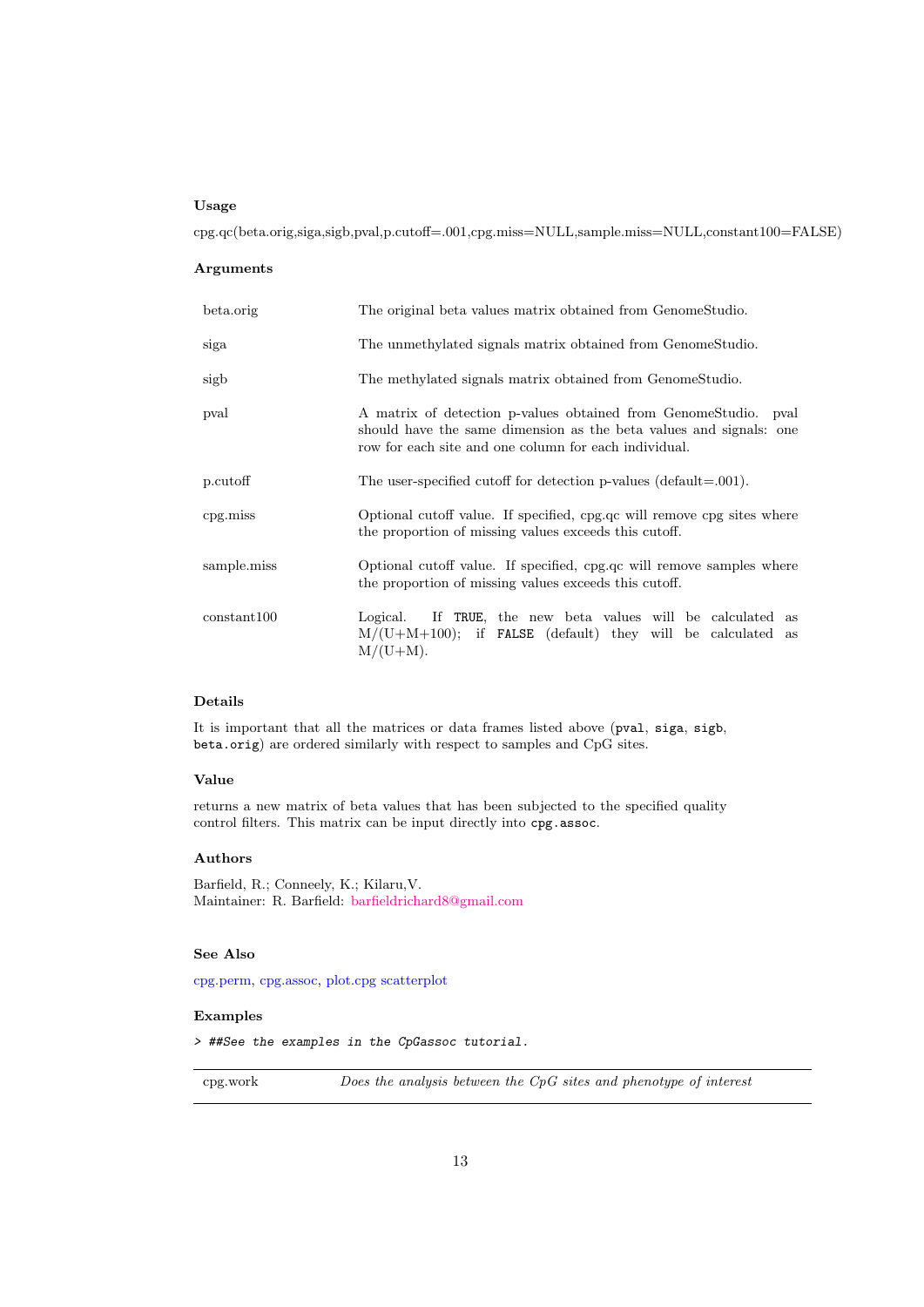# Description

Association Analysis Between Methylation Beta Values and Phenotype of Interest. This function contains the code that does the brunt of the work for cpg.assoc and cpg.perm.

# Usage

cpg.work(beta.values, indep, covariates = NULL, data = NULL, logit.transform =  $\texttt{FALSE}, \texttt{chip.id} = \texttt{NULL}, \texttt{subset} = \texttt{NULL}, \texttt{random} = \texttt{FALSE}, \texttt{fdr.cutoff} = 0.05, \texttt{callarge}$  $=$  FALSE, fdr.method  $=$  "BH", logitperm  $=$  FALSE,big.split=FALSE)

| beta.values     | A vector, matrix, or data frame containing the beta values of interest<br>(1 row per CpG site, 1 column per individual).                                                                                                                                           |  |  |
|-----------------|--------------------------------------------------------------------------------------------------------------------------------------------------------------------------------------------------------------------------------------------------------------------|--|--|
| indep           | A vector containing the main variable of interest. cpg.work will evalu-<br>ate the association between indep and the beta values.                                                                                                                                  |  |  |
| covariates      | A data frame consisting of the covariates of interest. covariates can also<br>be a matrix if it is a model matrix minus the intercept column. It can<br>also be a vector if there is only one covariate of interest. Can also be a<br>formula (e.g. $cov1+cov2$ ). |  |  |
| data            | an optional data frame, list or environment (or object coercible by<br>as .data.frame to a data frame) containing the variables in the model.<br>If not found in data, the variables are taken from the environment from<br>which cpg.work is called.              |  |  |
| logit.transform | Logical. If TRUE, the logit transform of the beta values $log(beta.val/(1-$<br>beta.val) will be used. Any values equal to zero or one will be set to<br>the next smallest or next largest value respectively; values $< 0$ or $> 1$<br>will be set to NA.         |  |  |
| chip.id         | An optional vector containing chip or batch identities. If specified, chip<br>id will be included as a factor in the model.                                                                                                                                        |  |  |
| subset          | an optional logical vector specifying a subset of observations to be used<br>in the fitting process.                                                                                                                                                               |  |  |
| random          | Logical. If TRUE, the chip.id will be included in the model as a random<br>effect, and a random intercept model will be fitted. If FALSE, chip.id<br>will be included in the model as an ordinary categorical covariate, for<br>a much faster analysis.            |  |  |
| fdr.cutoff      | The threshold at which to compare the FDR values. The default setting<br>is .05. Any FDR values less than .05 will be considered significant.                                                                                                                      |  |  |
| callarge        | Logical. Used by cpg.assoc when it calls cpg.work. If TRUE it means<br>that beta.values is actually split up from a larger data set and that<br>memory. limit may be a problem. This tells cpg. work to perform more<br>$rm()$ and $gc()$ to clear up space.       |  |  |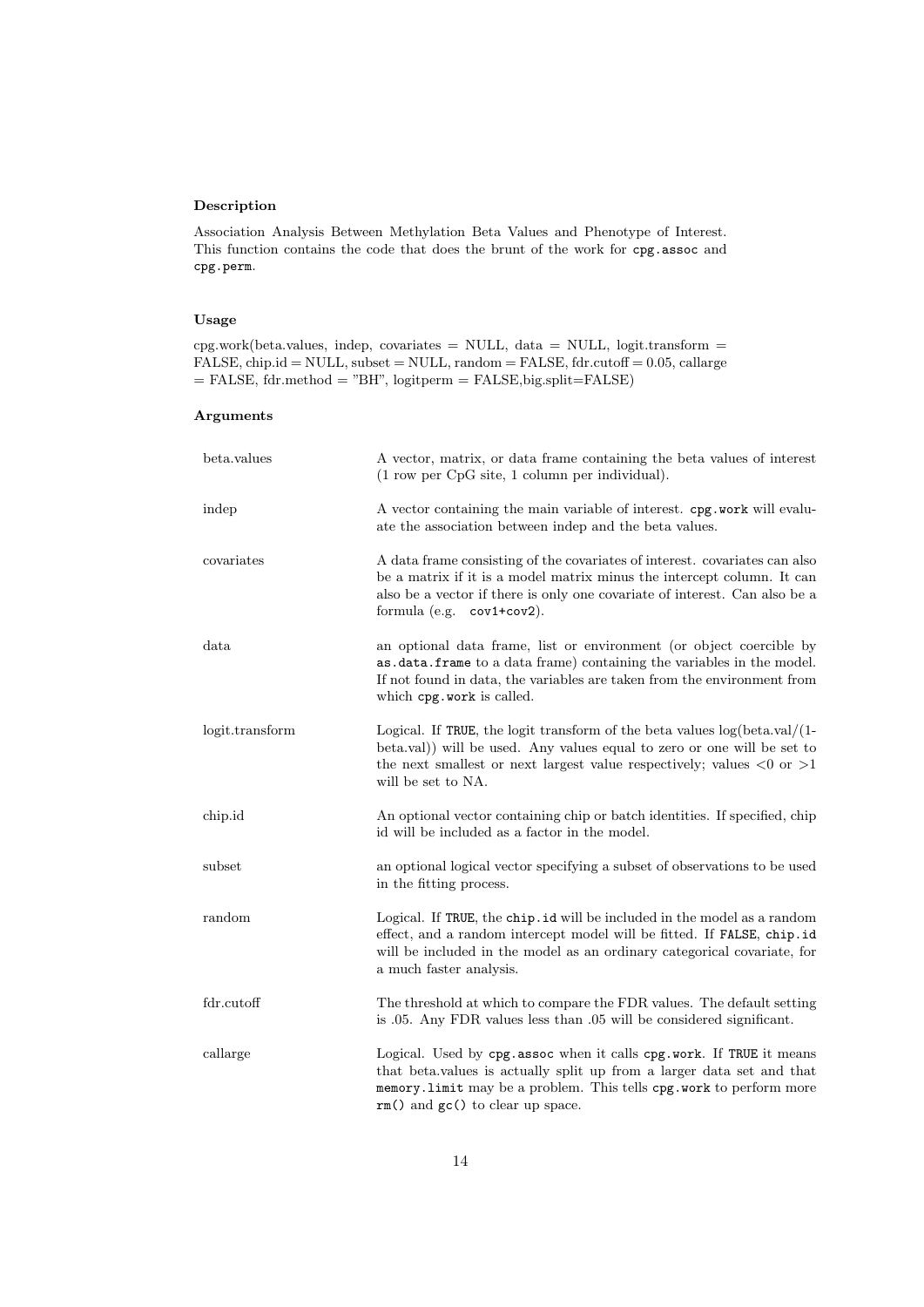| fdr.method | Character. Method used to calculate False Discovery Rate. Can be<br>any of the methods listed in p.adjust or <i>qualue</i> for John Storey's<br>qualue method (required to have <i>qualue</i> package installed). The de-<br>fault method is "BH" for the Benjamini and Hochberg method. |
|------------|------------------------------------------------------------------------------------------------------------------------------------------------------------------------------------------------------------------------------------------------------------------------------------------|
| logitperm  | Passes from cpg. perm when permutation test is performed. Stops from<br>future checks involving the logistic transformation.                                                                                                                                                             |
| big.split  | Passes from cpg. assoc. Internal flag to inform cpg. work that the large<br>data did not need to be split up.                                                                                                                                                                            |

#### Details

cpg.work does the analysis between the methylation and the phenotype of interest. It is called by cpg.assoc to do the brunt of the work. It can be called itself with the same input as cpg.assoc, it just cannot handle large data sets.

#### Value

cpg.work will return an object of class cpg. The functions summary and plot can be called to get a summary of results and to create QQ plots. The output is in the same order as the original input. To sort it by p-value, use the sort function.

| results      | A data frame consisting of the statistics and P-values for each CpG site.<br>Also has the adjusted p-value based on the fdr.method and whether the<br>site was Holm significant.                                                                                                                    |
|--------------|-----------------------------------------------------------------------------------------------------------------------------------------------------------------------------------------------------------------------------------------------------------------------------------------------------|
| Holm.sig     | A list of sites that met criteria for Holm significance.                                                                                                                                                                                                                                            |
| FDR.sig      | A data frame of the sites that were FDR significant by the fdr method.                                                                                                                                                                                                                              |
| info         | A data frame consisting of the minimum P-value observed, the fdr<br>method used, what the phenotype of interest was, and the number of<br>covariates in the model.                                                                                                                                  |
| indep        | The main phenotype of interest.                                                                                                                                                                                                                                                                     |
| covariates   | If covariates was non NULL, the covariates will be included. Otherwise<br>will be NULL.                                                                                                                                                                                                             |
| chip         | If chips id was non NULL, the chip will be included. Otherwise will be<br>NULL.                                                                                                                                                                                                                     |
| coefficients | A data frame consisting of the degrees of freedom, and if object is<br>continuous the intercept effect adjusted for possible covariates in the<br>model, the estimated effect size, and the standard error. The degrees<br>of freedom is used in plot cpg to compute the genomic inflation factors. |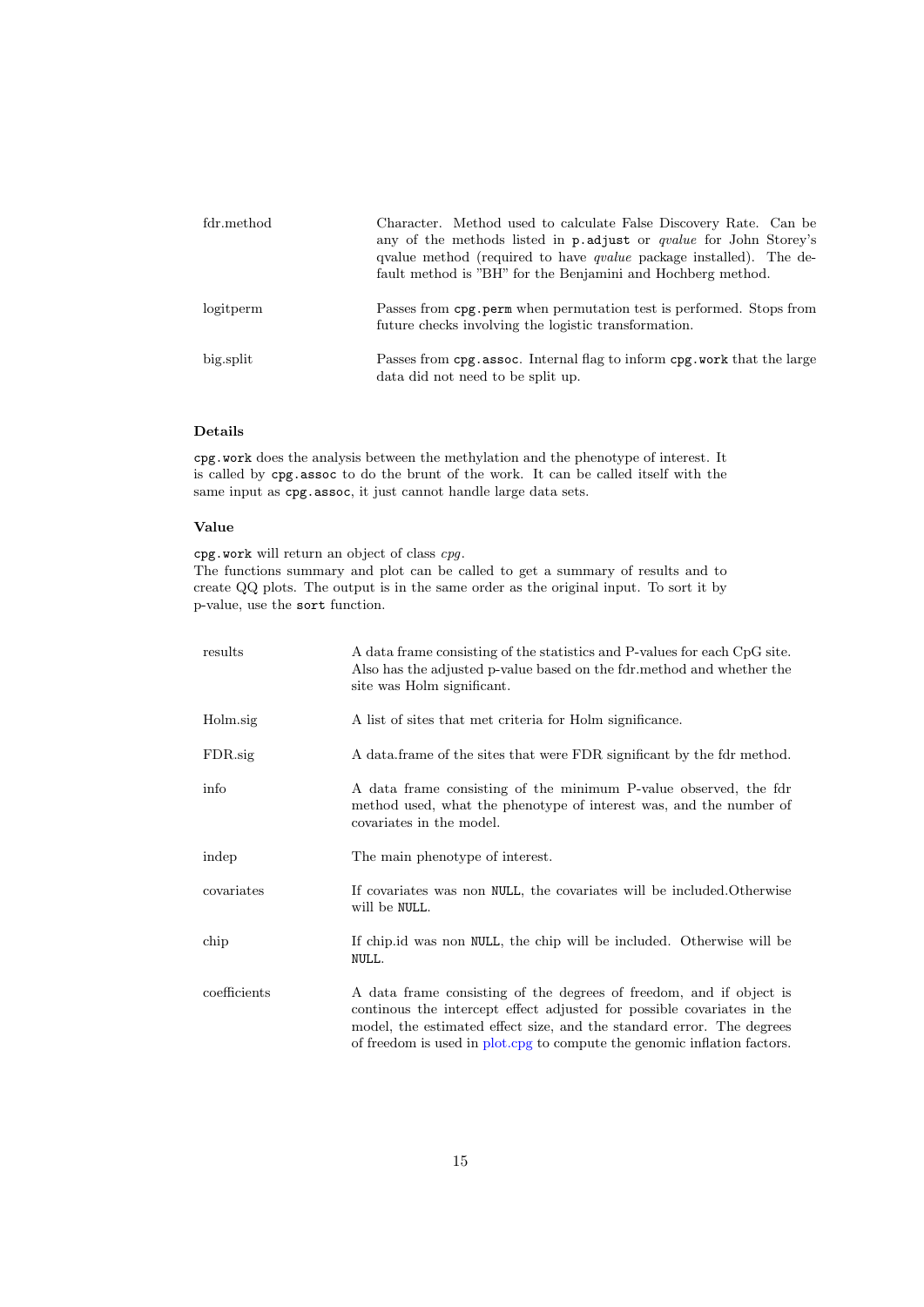# Authors

Barfield, R.; Conneely, K.; Kilaru,V. Maintainer: R. Barfield: [barfieldrichard8@gmail.com](mailto:barfieldrichard8@gmail.com)

### See Also

[cpg.perm,](#page-6-0) [cpg.assoc,](#page-0-0) [plot.cpg](#page-18-0) [scatterplot,](#page-25-0) [cpg.combine,](#page-4-0) [manhattan,](#page-17-0) [plot.cpg.perm,](#page-22-0) [sort.cpg.perm,](#page-22-0) [sort.cpg,](#page-18-0) [cpg.qc](#page-11-0)

#### Examples

> ##See the examples listed in cpg.assoc for ways in which to use cpg.work. > ##Just change the cpg.assoc to cpg.work.

<span id="page-15-0"></span>design Create full and reduced design matrices for the cpg.assoc function.

### Description

Designed to be used by cpg.assoc and cpg.perm. Creates a full and reduced design matrices.

#### Usage

design(covariates, indep, chip.id, random)

#### Arguments

| covariates | A data frame consisting of the covariates of interest. covariates can also<br>be a matrix if it is a model matrix minus the intercept column. It can<br>also be a vector if there is only one covariate of interest. If no covariates<br>must be specified as NULL. |
|------------|---------------------------------------------------------------------------------------------------------------------------------------------------------------------------------------------------------------------------------------------------------------------|
| indep      | A vector containing the main variable of interest. cpg. assoc will eval-<br>uate the association between indep and the beta values.                                                                                                                                 |
| chip.id    | An optional vector containing chip or batch identities. If specified,<br>chip. id will be included as a factor in the model.                                                                                                                                        |
| random     | Is the model going to be a mixed effects. If so, chip.id will not be<br>included in the design matrices.                                                                                                                                                            |

### Value

Returns a list containing the full and reduced design matrices.

| full    | The full design matrix    |
|---------|---------------------------|
| reduced | The reduced design matrix |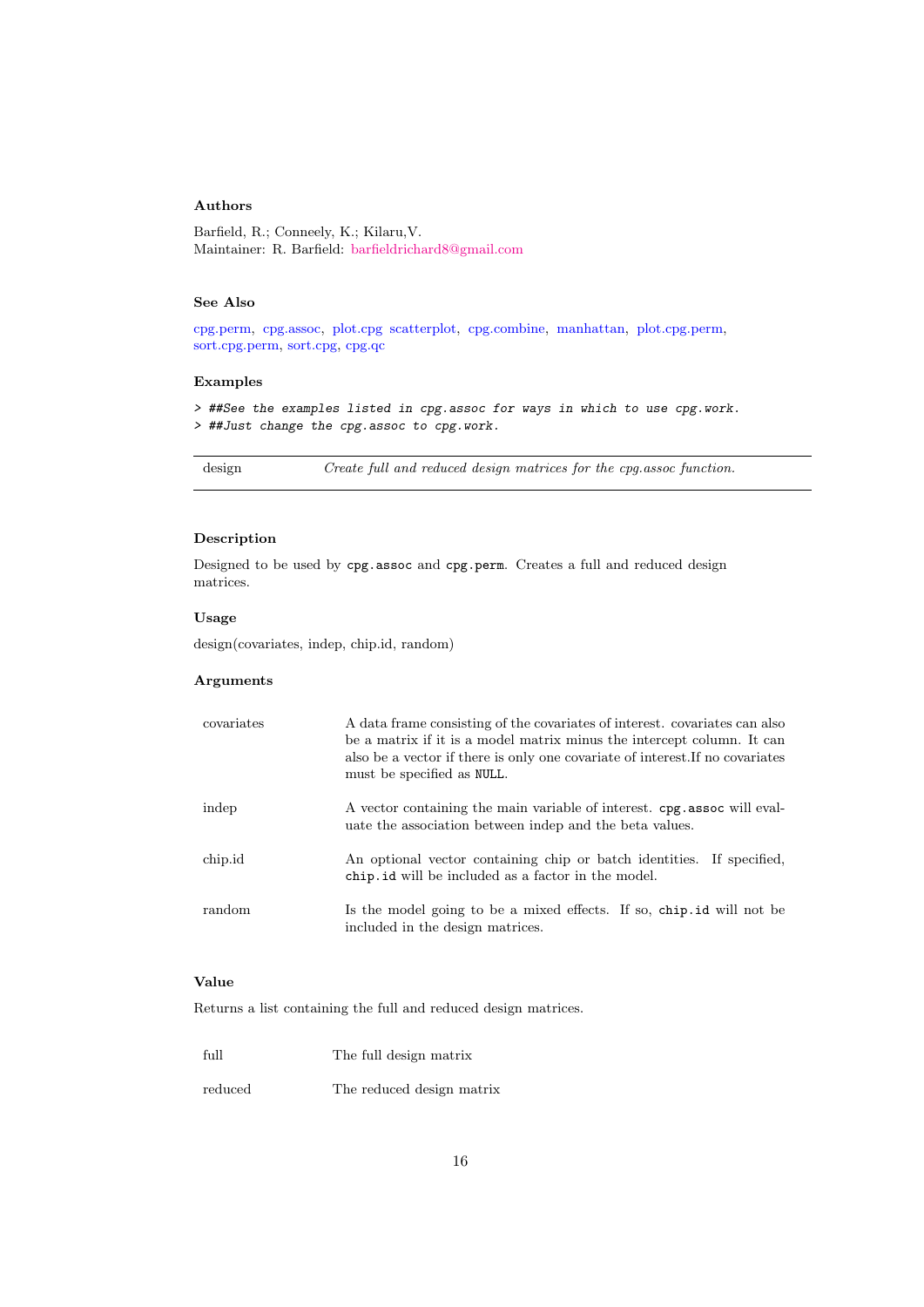# Author

Barfield, R.; Kilaru,V.; Conneely, K. Maintainer: R. Barfield: [barfieldrichard8@gmail.com](mailto:barfieldrichard8@gmail.com)

# Note

The design function is designed to be used exclusively by the cpg.assoc and cpg.perm functions.

# See Also

[cpg.assoc,](#page-0-0) [cpg.perm,](#page-6-0) [plot.cpg,](#page-18-0) [cpg.work,](#page-12-0) [scatterplot,](#page-25-0) [cpg.combine,](#page-4-0) [manhattan,](#page-17-0) [plot.cpg.perm,](#page-22-0) [sort.cpg.perm,](#page-22-0) [sort.cpg](#page-18-0)

|                       | examples                                                                                                                                |                                                                    |                                                          |                                                          |                                                                                                                                     |                                                          |                       |                  |
|-----------------------|-----------------------------------------------------------------------------------------------------------------------------------------|--------------------------------------------------------------------|----------------------------------------------------------|----------------------------------------------------------|-------------------------------------------------------------------------------------------------------------------------------------|----------------------------------------------------------|-----------------------|------------------|
|                       | > library (CpGassoc)<br>> data(samplecpg,samplepheno,package="CpGassoc")<br>> #Example where there are covariates:<br>> dim(test\$full) |                                                                    |                                                          |                                                          | > covar<-data.frame(samplepheno\$weight,samplepheno\$Distance)<br>> test<-design(covar, samplepheno\$SBP, samplepheno\$chip, FALSE) |                                                          |                       |                  |
|                       | $[1]$ 258<br>26                                                                                                                         |                                                                    |                                                          |                                                          |                                                                                                                                     |                                                          |                       |                  |
|                       | > dim(test\$reduced)                                                                                                                    |                                                                    |                                                          |                                                          |                                                                                                                                     |                                                          |                       |                  |
|                       | $[1]$ 258<br>-25                                                                                                                        |                                                                    |                                                          |                                                          |                                                                                                                                     |                                                          |                       |                  |
|                       | > $test$ reduced[1:5, 1:5]$                                                                                                             |                                                                    |                                                          |                                                          |                                                                                                                                     |                                                          |                       |                  |
| 1<br>2<br>3<br>4<br>5 | 1<br>1<br>1<br>1<br>1<br>factor(chip.id)4                                                                                               |                                                                    | 31.02998<br>20.83885<br>21.47078<br>23.95091<br>34.12922 |                                                          | (Intercept) samplepheno.weight samplepheno.Distance factor(chip.id)3<br>28.49084<br>13.10059<br>14.76703<br>25.54482<br>29.45997    |                                                          | 0<br>0<br>0<br>0<br>0 |                  |
| 1                     |                                                                                                                                         | 0                                                                  |                                                          |                                                          |                                                                                                                                     |                                                          |                       |                  |
| 2<br>3<br>4<br>5      |                                                                                                                                         | 0<br>0<br>0<br>$\Omega$                                            |                                                          |                                                          |                                                                                                                                     |                                                          |                       |                  |
|                       | > test\$full[1:5,1:5]                                                                                                                   |                                                                    |                                                          |                                                          |                                                                                                                                     |                                                          |                       |                  |
| 1<br>2<br>3<br>4<br>5 | (Intercept)<br>> #When no covariates or chip.id:<br>> test2<-design(NULL, samplepheno\$SBP, NULL, FALSE)<br>> dim(test2\$full)          | 1 16.98629<br>1 34.90645<br>1 21.55838<br>1 20.90882<br>1 27.01004 |                                                          | 31.02998<br>20.83885<br>21.47078<br>23.95091<br>34.12922 | indep samplepheno.weight samplepheno.Distance factor(chip.id)3                                                                      | 28.49084<br>13.10059<br>14.76703<br>25.54482<br>29.45997 |                       | 0<br>0<br>0<br>0 |
|                       | $[1]$ 258<br>$\overline{2}$                                                                                                             |                                                                    |                                                          |                                                          |                                                                                                                                     |                                                          |                       |                  |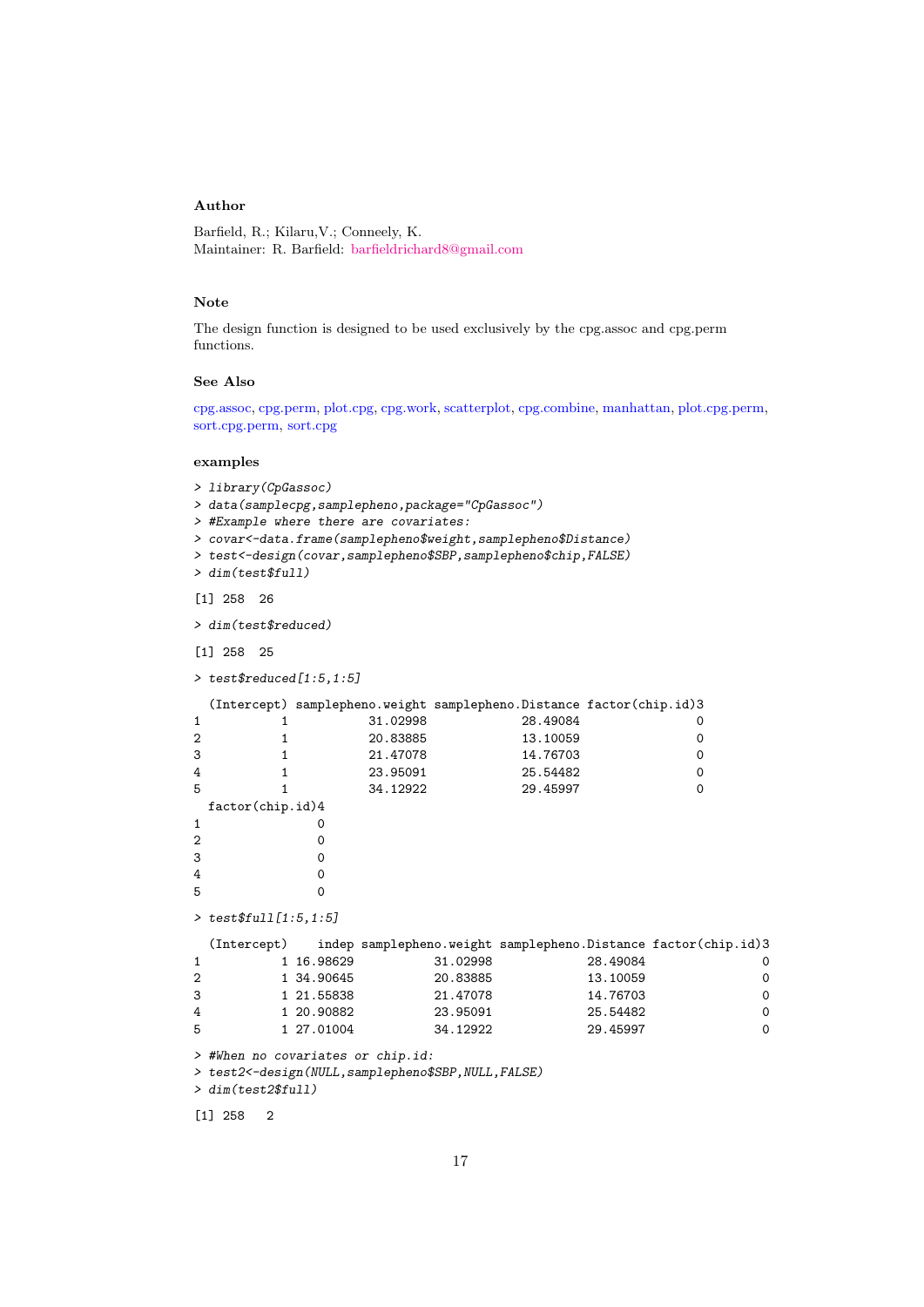```
> dim(test2$reduced)
[1] 258 1
```
<span id="page-17-0"></span>

| manhattan | Create a manhattan plot |
|-----------|-------------------------|
|-----------|-------------------------|

# Description

This function will produce a manhattan plot for the observed P-values from a object of class cpg or cpg.perm.

#### Usage

manhattan(x, cpgname, chr, pos, save.plot = NULL, file.type="pdf",  $popup.pdf = FALSE, eps.size = c(15, 5), main.title = NULL, cpg. labels$  $=$  NULL, chr.list  $=$  NULL, color.list  $=$  NULL, ...)

| $\mathbf X$ | Object of class <i>cpg</i> or <i>cpg.perm</i> .                                                                                                                                                                 |
|-------------|-----------------------------------------------------------------------------------------------------------------------------------------------------------------------------------------------------------------|
| cpgname     | A vector consisting of the labels for each CpG site.                                                                                                                                                            |
| chr         | A vector consisting of the chromosome number for each<br>CpG site.                                                                                                                                              |
| pos         | The map position of each CpG site within its chromosome.                                                                                                                                                        |
| save.plot   | Name of the file for the plot to be saved to. If not specified,<br>plot will not be saved.                                                                                                                      |
| file.type   | Type of file to be saved. Can either be "pdf" or "eps".<br>Selecting file.type="eps" will result in publication qual-<br>ity editable postscript files that can be opened by Adobe<br>Illustrator or Photoshop. |
| popup.pdf   | TRUE or FALSE. If creating a pdf file, this indicates if the<br>plot should appear in a popup window as well. If running<br>in a cluster-like environment, best to leave FALSE.                                 |
| eps.size    | Vector indicating the size of eps file (if creating one). Cor-<br>responds to horrizontal and height.                                                                                                           |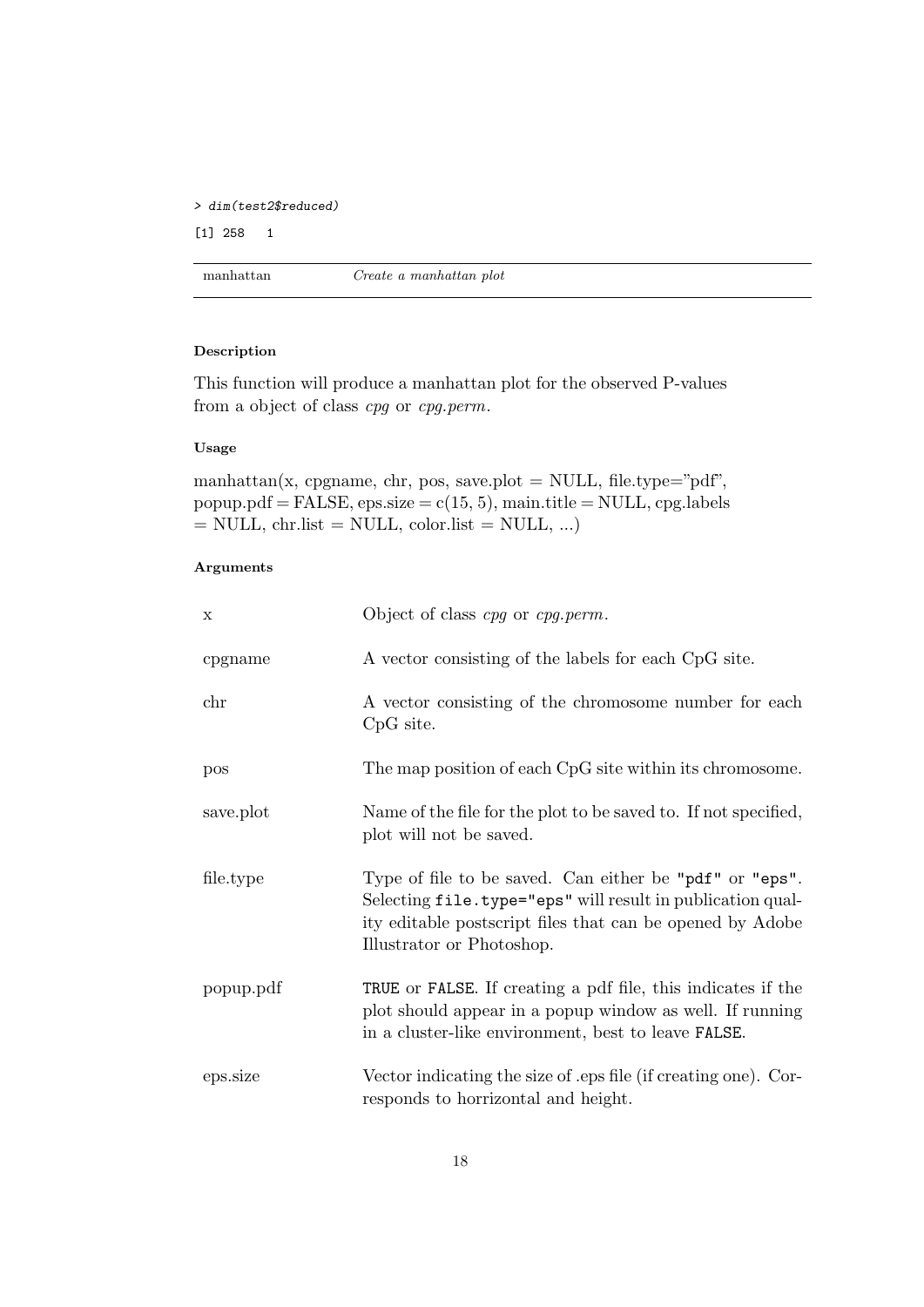| main.title | Main title to be put on the graph. If NULL one based on<br>the analysis will be used.                                                                          |
|------------|----------------------------------------------------------------------------------------------------------------------------------------------------------------|
| cpg.labels | A character scalar of either "FDR" or "HOLM" which will<br>label the significant sites on the manhattan plot.                                                  |
| chr.list   | A vector listing the chromosomes to be plotted (all avail-<br>able chromosomes are plotted by default). The X and Y<br>chromosomes can be denoted by 23 and 24 |
| color.list | A vector of custom colors to be used for each chromosomes<br>in the manhattan plot.                                                                            |
|            | Arguments to be passed to methods, such as graphical<br>parameters.                                                                                            |

# Authors

Barfield, R.;Conneely, K.; Kilaru,V. Maintainer: R. Barfield: [barfieldrichard8@gmail.com](mailto:barfieldrichard8@gmail.com)

# Note

cpgname, chr, and pos must be sorted in the same order, so that the first cpgname<sup>[1]</sup> corresponds to chr<sup>[1]</sup> and pos<sup>[1]</sup>, and so on.

### See Also

[cpg.assoc,](#page-0-0) [cpg.perm,](#page-6-0) [plot.cpg,](#page-18-0) [cpg.work,](#page-12-0) [scatterplot,](#page-25-0) [cpg.combine,](#page-4-0) [de](#page-15-0)[sign,](#page-15-0) [plot.cpg.perm,](#page-22-0) [sort.cpg.perm,](#page-22-0) [sort.cpg](#page-18-0)

### <span id="page-18-0"></span>Examples

Object of class cpg *Methods for object of class* 

# Usage

plot.cpg(x, save.plot = NULL, file.type="pdf", popup.pdf = FALSE,  $\text{tplot} = \text{FALSE}, \text{ classic} = \text{TRUE}, \text{main.title} = \text{NULL}, \text{eps.size} = \text{c}(5,$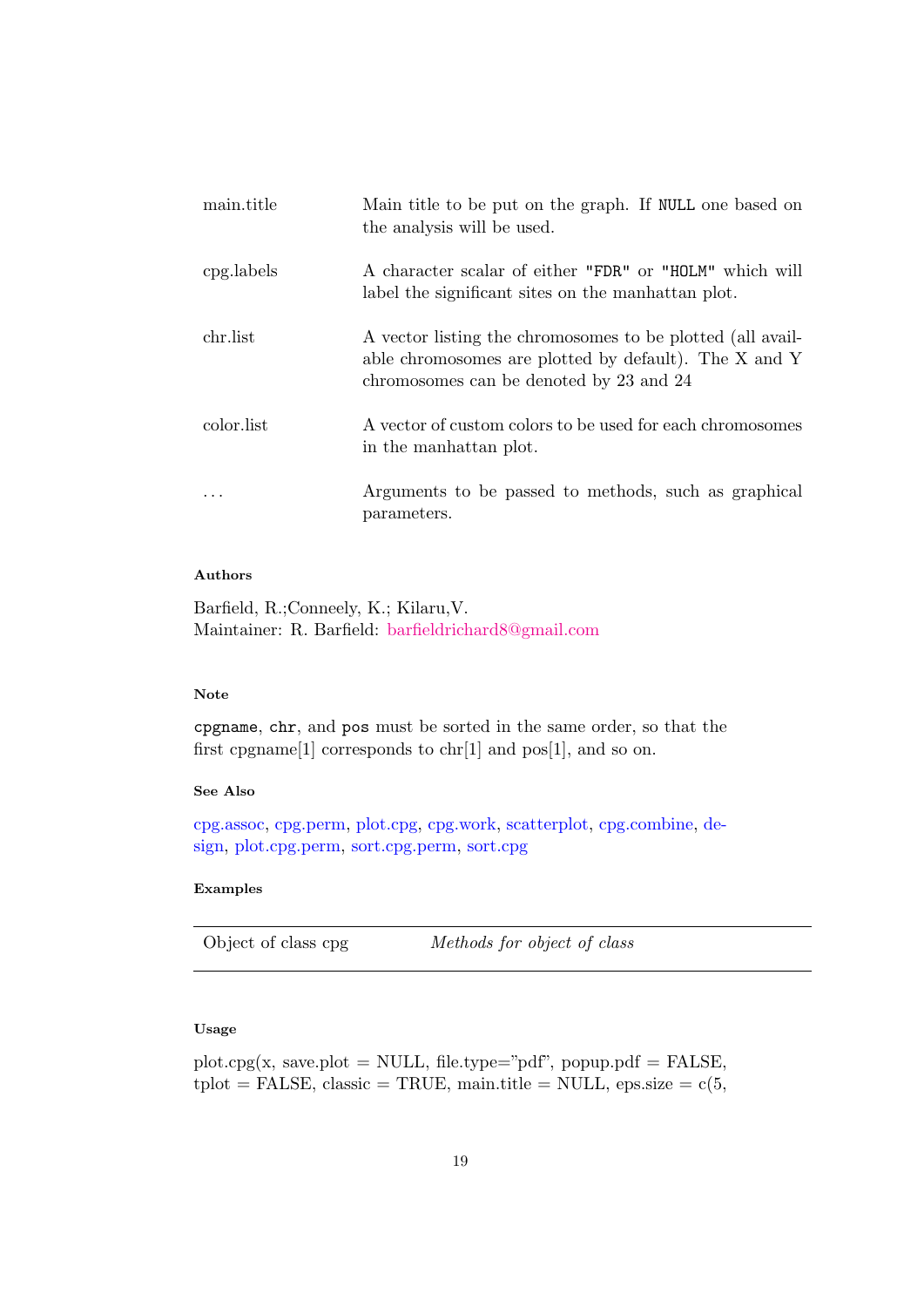```
> #Doing a Manhattan plot. First load the data:
>
> #Doing a Manhattan plot. First load the data:
> library(CpGassoc)
> data(samplecpg,samplepheno,annotation,package="CpGassoc")
> ###NOTE: If you are dealing with large data, do not specify large.data=FALSE. The defaul
> ##This will involve partitioning up the data and performing more gc() to clear up space
> examplemanhat<-cpg.assoc(samplecpg,samplepheno$Disease,large.data=FALSE)
> manhattan(examplemanhat,annotation$TargetID,annotation$CHR,annotation$MAPINFO)
>
```
**Manhattan Plot for association between methylation and Diseas** 

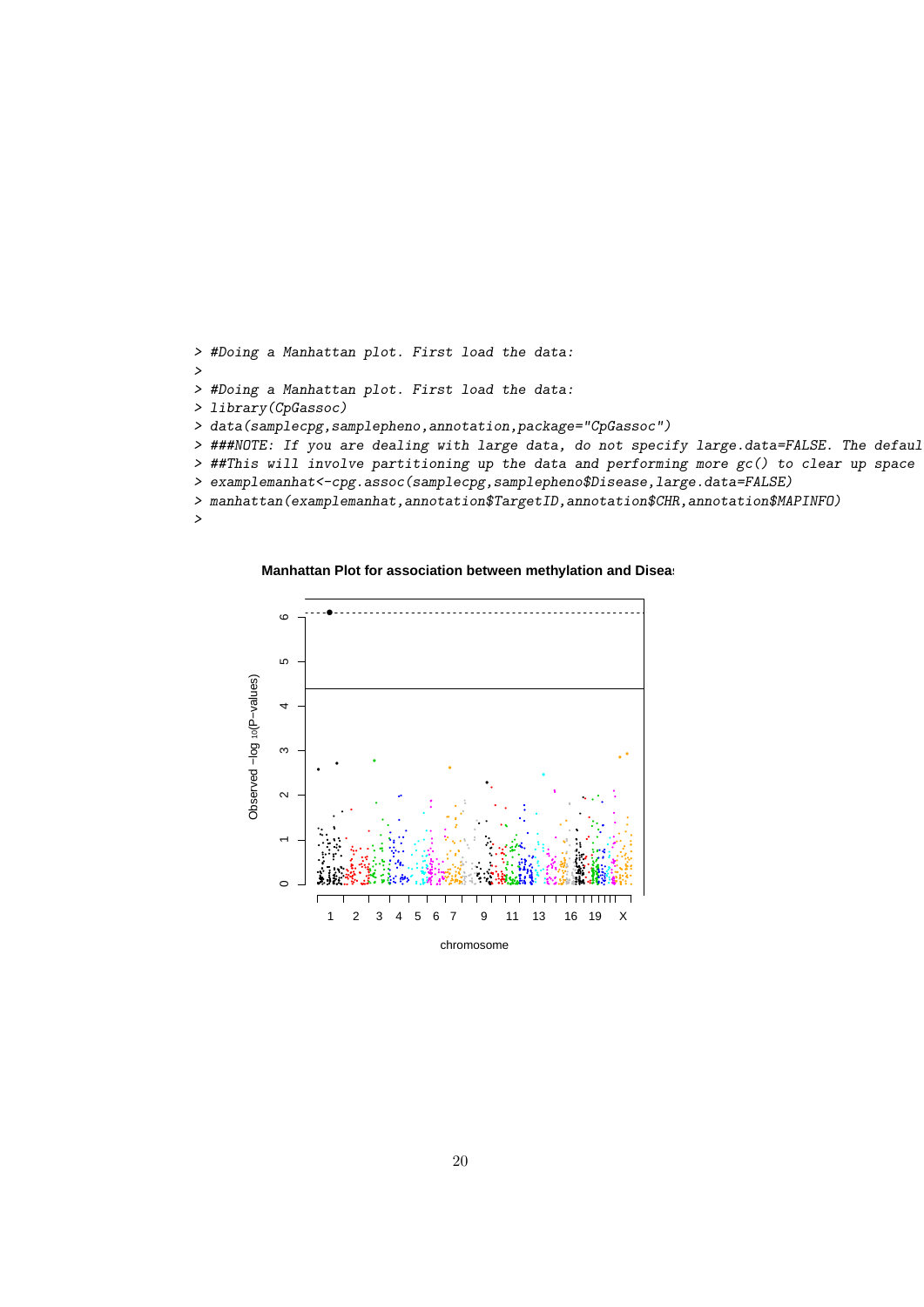5), gc.p.val = FALSE, gcdisplay = FALSE,  $\dots$ )

summary.cpg(object,...)

 $print.cpg(x,...)$ 

 $\text{sort}.\text{cpg}(\mathbf{x},\text{decreasing},\dots)$ 

| X          | Output of class cpg from cpg.assoc or cpg.work.                                                                                                                                                                                                                     |
|------------|---------------------------------------------------------------------------------------------------------------------------------------------------------------------------------------------------------------------------------------------------------------------|
| save.plot  | Name of the file for the plot to be saved to. If not specified,<br>plot will not be saved.                                                                                                                                                                          |
| file.type  | Type of file to be saved. Can either be "pdf" or "eps".<br>Selecting file.type="eps" will result in publication qual-<br>ity editable postscript files that can be opened by Adobe<br>Illustrator or Photoshop.                                                     |
| popup.pdf  | TRUE or FALSE. If creating a pdf file, this indicates if the<br>plot should appear in a popup window as well. If running<br>in a cluster-like environment, best to leave FALSE.                                                                                     |
| tplot      | Logical. If TRUE, ordered t-statistics will be plotted<br>against their expected quanties. If FALSE (default), -<br>$log(p)$ will be plotted. If indep is a class variable this<br>option will be ignored.                                                          |
| classic    | Logical. If TRUE, a classic qq-plot will be generated, with<br>all p-values plotted against predicted values (including sig-<br>nificant). If FALSE Holm-significant CpG sites will not be<br>used to compute expected quantiles and will be plotted<br>separately. |
| main.title | Main title to be put on the graph. If NULL one based on<br>the analysis will be used.                                                                                                                                                                               |
| eps.size   | Vector indicating the size of eps file (if creating one).<br>Correponds to the options horizontal and height in the<br>postscript function.                                                                                                                         |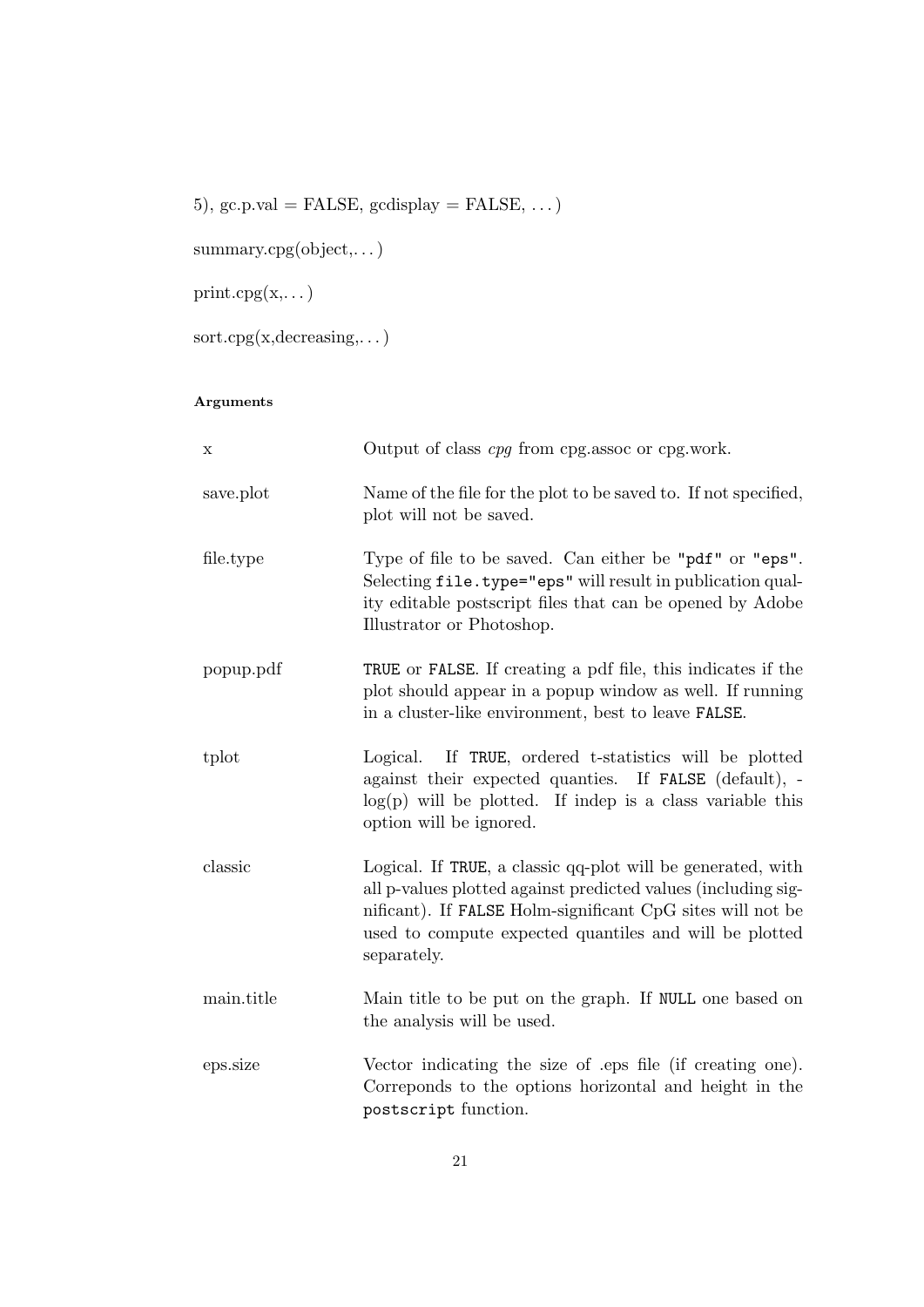| gc.p.val                | Logical. If TRUE, plot will use the genomic control ad-<br>justed p-values.                 |
|-------------------------|---------------------------------------------------------------------------------------------|
| gcdisplay               | Logical. If TRUE, plot will display the genomic control<br>value in the legend.             |
| object                  | Output of class cpg from cpg. assoc or cpg. work.                                           |
| decreasing              | Logical. Should the sort be increasing or decreasing? Not<br>available for partial sorting. |
| $\cdot$ $\cdot$ $\cdot$ | Arguments to be passed to methods, such as graphical<br>parameters.                         |

# Description

Methods and extra functions for class cpg.

plot.cpg creates a QQ plot based on the association p-values or tstatistics from the function cpg.assoc.

# Value

sort.cpg returns an item of class cpg that is sorted by p-value.

summary.cpg creates a qq-plot based on the data, and scatterplots or boxplots for the top sites.

# Authurs

Barfield, R.; Kilaru,V.; Conneely, K. Maintainer: R. Barfield: [barfieldrichard8@gmail.com](mailto:barfieldrichard8@gmail.com)

# Note

Plots with empirical confidence intervals based on permutation tests can be obtained from cpg.perm. See [plot.cpg.perm](#page-22-0) for more info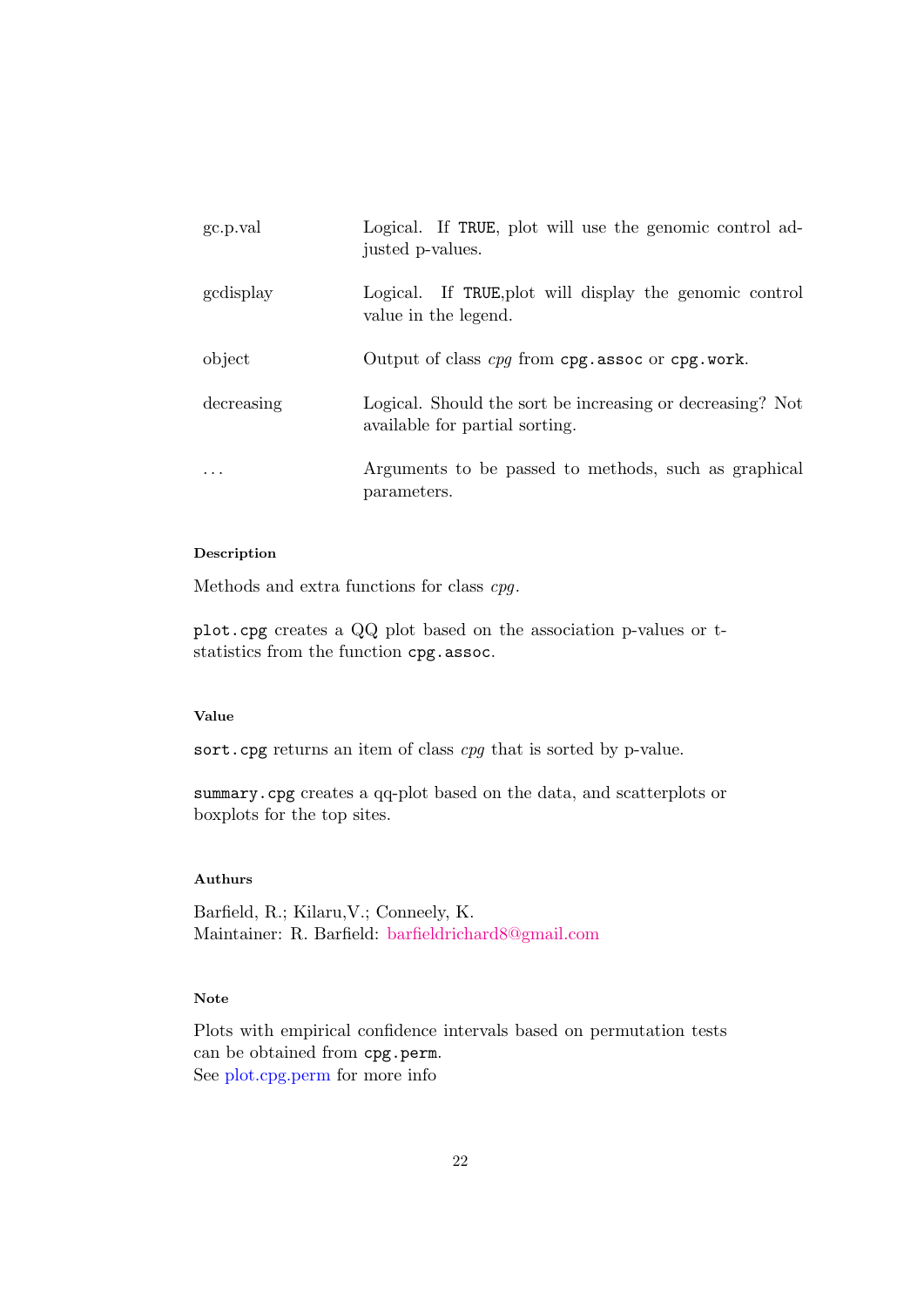# See Also

[cpg.perm,](#page-6-0) [cpg.work,](#page-12-0) [cpg.assoc](#page-0-0) [scatterplot,](#page-25-0) [cpg.combine,](#page-4-0) [manhattan,](#page-17-0) [plot.cpg.perm,](#page-22-0) [sort.cpg.perm,](#page-22-0)[cpg.qc](#page-11-0)

# <span id="page-22-0"></span>Examples

#### Usage

 $plot.cpg.perm(x, save.plot = NULL, file.type='pdf", popup.pdf = FALSE,$ main.title = NULL, eps.size =  $c(5, 5)$ , tplot = FALSE, perm.ci = TRUE, classic = TRUE,  $gc.p.val = FALSE$ ,  $gcdisplay = FALSE$ , ...) summary.cpg.perm(object,. . . )  $print.cpg.perm(x,...)$ sort.cpg.perm(x,decreasing,. . . )

# Description

Methods and extra functions for class cpg.perm. plot.cpg.perm creates a QQ plot based on the association p-values or t-statistics from the function cpg.perm.

| X         | Output from cpg.perm. Of class cpg.perm.                                                                                                                                                                        |
|-----------|-----------------------------------------------------------------------------------------------------------------------------------------------------------------------------------------------------------------|
| save.plot | Name of the file for the plot to be saved to. If not specified,<br>plot will not be saved.                                                                                                                      |
| file.type | Type of file to be saved. Can either be "pdf" or "eps".<br>Selecting file.type="eps" will result in publication qual-<br>ity editable postscript files that can be opened by Adobe<br>Illustrator or Photoshop. |
| popup.pdf | TRUE or FALSE. If creating a pdf file, this indicates if the<br>plot should appear in a popup window as well. If running<br>in a cluster-like environment, best to leave FALSE.                                 |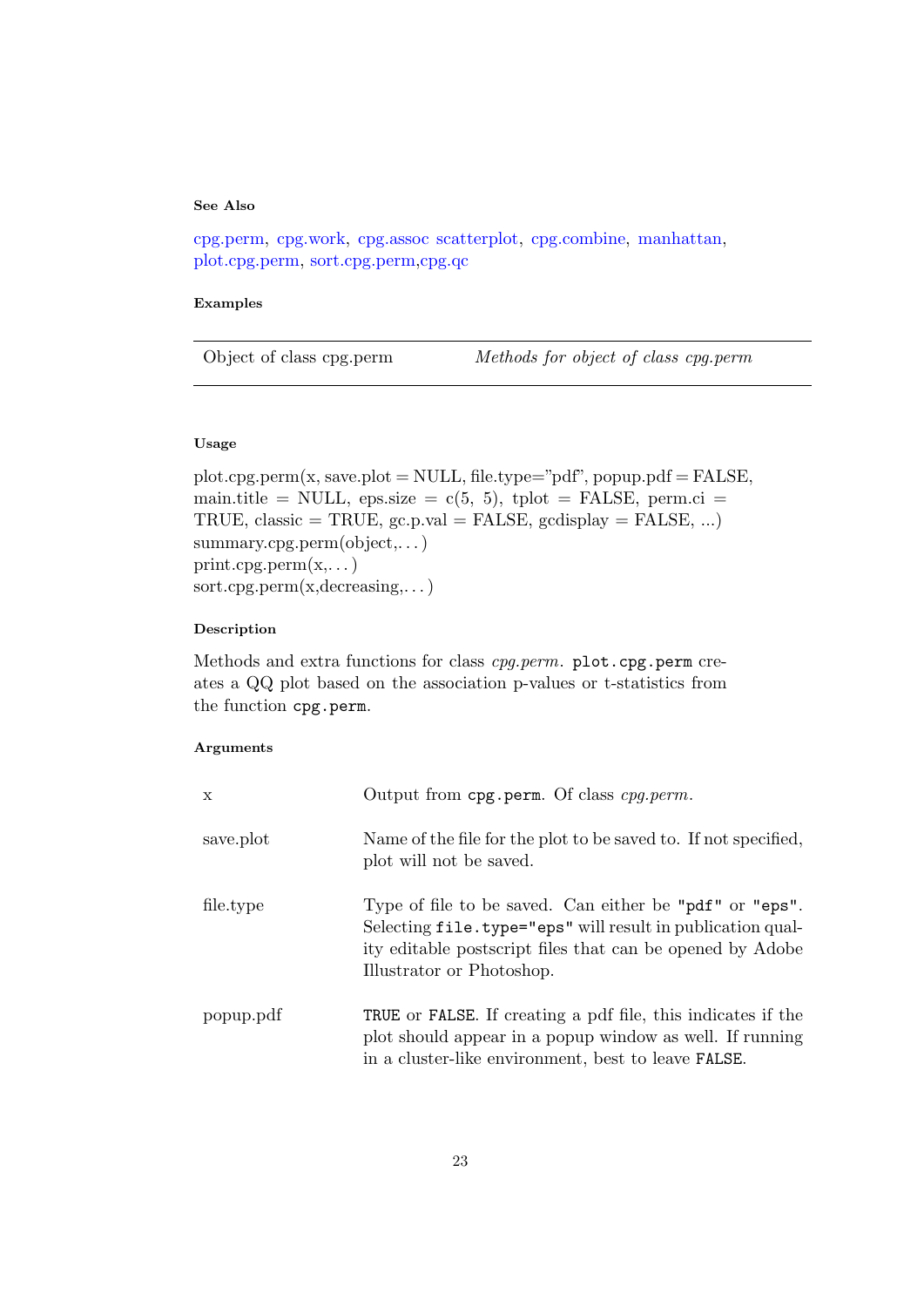| main.title | Main title to be put on the graph. If NULL one based on<br>the analysis will be used                                                                                                                                                                                |
|------------|---------------------------------------------------------------------------------------------------------------------------------------------------------------------------------------------------------------------------------------------------------------------|
| eps.size   | Vector indicating the size of eps file (if creating one).<br>Correponds to the options horizontal and height in the<br>postscript function.                                                                                                                         |
| tplot      | Logical. If TRUE, ordered t-statistics will be plotted<br>against their expected quanties. If FALSE (default), -<br>$log(p)$ will be plotted. If indep is a class variable this<br>option will be ignored.                                                          |
| perm.ci    | Logical. If TRUE, the confidence intervals computed will<br>be from the permutated values, otherwise will be based<br>on the theoretical values.                                                                                                                    |
| classic    | Logical. If TRUE, a classic qq-plot will be generated, with<br>all p-values plotted against predicted values (including sig-<br>nificant). If FALSE Holm-significant CpG sites will not be<br>used to compute expected quantiles and will be plotted<br>separately. |
| gc.p.val   | Logical. If TRUE, plot will use the genomic control ad-<br>justed p-values.                                                                                                                                                                                         |
| gcdisplay  | Logical. If TRUE, plot will display the genomic control<br>value in the legend.                                                                                                                                                                                     |
| object     | Output of class cpg.perm from cpg.perm.                                                                                                                                                                                                                             |
| decreasing | Logical. Should the sort be increasing or decreasing? Not<br>available for partial sorting.                                                                                                                                                                         |
|            | Arguments to be passed to methods, such as graphical<br>parameters.                                                                                                                                                                                                 |

# Authors

Barfield, R.; Kilaru,V.; Conneely, K. Maintainer: R. Barfield: [barfieldrichard8@gmail.com](mailto:barfieldrichard8@gmail.com)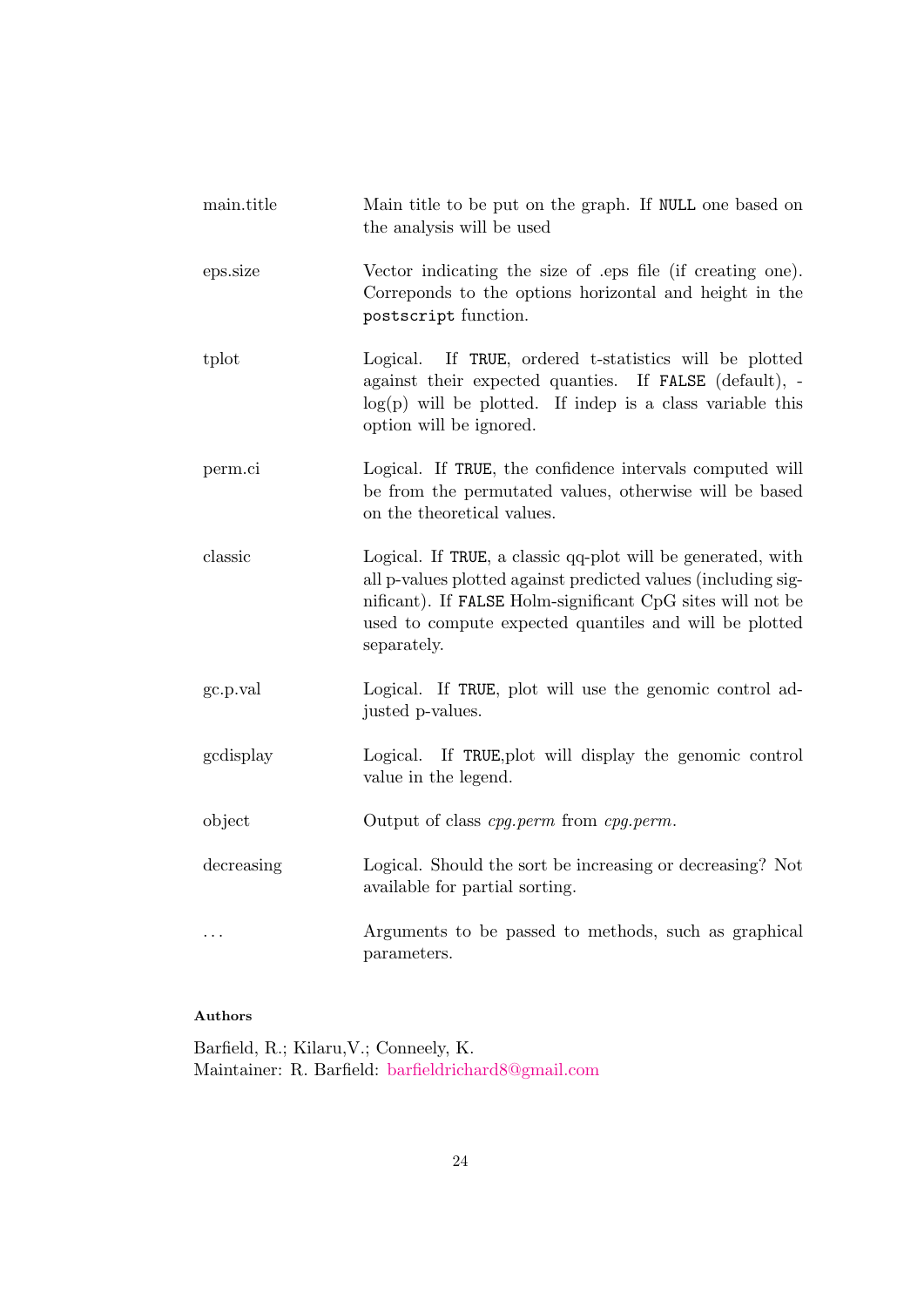```
> ##Using the results from the example given in cpg.assoc.
> ###NOTE: If you are dealing with large data, do not specify large.data=FALSE. The defaul
> ##This will involve partitioning up the data and performing more gc() to clear up space
> ##QQ Plot:
> library(CpGassoc)
> data(samplecpg,samplepheno,package="CpGassoc")
> test<-cpg.assoc(samplecpg,samplepheno$weight,data.frame(samplepheno$Distance,samplepheno
> plot(test)
> ##t-statistic plot:
> plot(test,tplot=TRUE)
> ##Now an example of sort
> head(sort(test)$results)
   CPG.Labels T.statistic P.value Holm.sig FDR gc.p.value
694 CpG694 3.475160 0.0006002142 FALSE 0.3833341 0.0006002142
293 CpG293 3.464076 0.0006243226 FALSE 0.3833341 0.0006243226
560 CpG560 3.333678 0.0009848497 FALSE 0.4031318 0.0009848497
148 CpG148 3.187753 0.0016135434 FALSE 0.4953578 0.0016135434
238 CpG238 3.012760 0.0028504303 FALSE 0.5921086 0.0028504303
998 CpG998 -3.008091 0.0028930386 FALSE 0.5921086 0.0028930386
> ##Summary
> summary(test)
The top ten CpG sites were:
    CPG.Labels T.statistic P.value Holm.sig FDR gc.p.value
694 CpG694 3.475160 0.0006002142 FALSE 0.3833341 0.0006002142
293 CpG293 3.464076 0.0006243226 FALSE 0.3833341 0.0006243226
560 CpG560 3.333678 0.0009848497 FALSE 0.4031318 0.0009848497
148 CpG148 3.187753 0.0016135434 FALSE 0.4953578 0.0016135434
238 CpG238 3.012760 0.0028504303 FALSE 0.5921086 0.0028504303
998 CpG998 -3.008091 0.0028930386 FALSE 0.5921086 0.0028930386
1059 CpG1059 -2.932014 0.0036749081 FALSE 0.6295151 0.0036749081
100 CpG100 2.889847 0.0041873059 FALSE 0.6295151 0.0041873059
1006 CpG1006 -2.831992 0.0049965867 FALSE 0.6295151 0.0049965867
1182 CpG1182 -2.823521 0.0051263442 FALSE 0.6295151 0.0051263442
To access results for all 1228 CpG sites use object$results
or sort(object)$results to obtain results sorted by p-value.
General info:
 Min.P.Observed Num.Cov fdr.cutoff FDR.method Phenotype chipinfo num.Holm
1 0.0006002142 2 0.05 BH weight NULL 0
 num.fdr
1 0
0 sites were found significant by the Holm method
0 sites were found significant by BH method
The beta values were taken from: samplecpg
Effect sizes and standard error can be accessed using $coefficients
Other attributes are: results, Holm.sig, FDR.sig, info, indep, covariates, chip
 They can be accessed using the \frac{6}{25}
```
**QQ plot for association between methylation and weight**

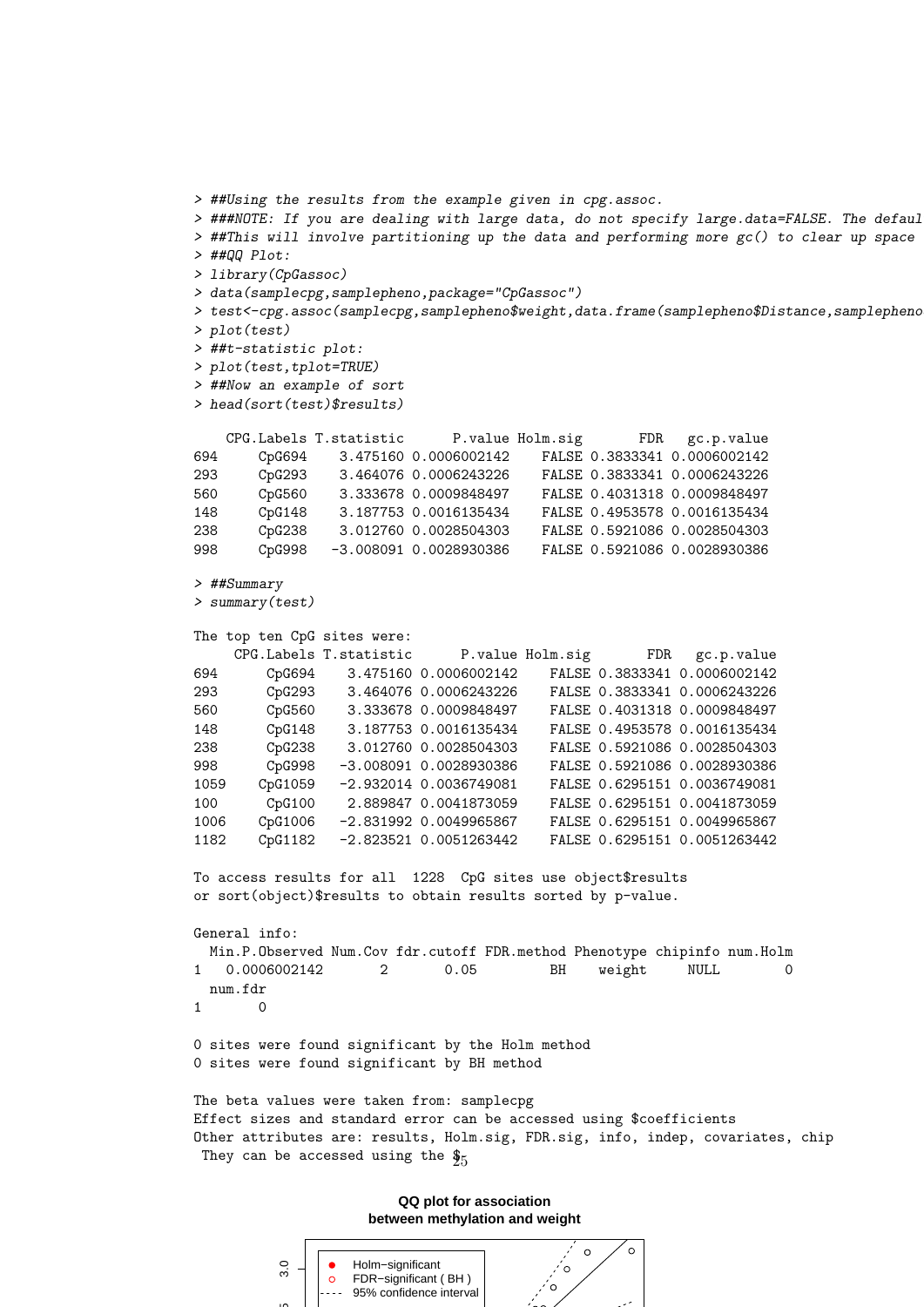# Note

Empirical confidence intervals will be computed only if there are a hundred or more permutations. Otherwise the theoretical confidence intervals will be plotted.

# See Also

[cpg.assoc,](#page-0-0) [cpg.perm,](#page-6-0) [plot.cpg,](#page-18-0) [cpg.work,](#page-12-0) [scatterplot,](#page-25-0) [cpg.combine,](#page-4-0) [de](#page-15-0)[sign,](#page-15-0) [manhattan,](#page-17-0) [sort.cpg](#page-18-0)

#### Examples

<span id="page-25-0"></span>

| scatterplot | Plot beta values of individual $CpG$ sites against the inde- |  |  |  |
|-------------|--------------------------------------------------------------|--|--|--|
|             | <i>pendent variable.</i>                                     |  |  |  |

# Usage

 $\texttt{scatterplot}(\textbf{x}, \, \text{cpg}.\text{rank} = \text{NULL}, \, \text{cpg}.\text{name} = \text{NULL}, \, \text{save}. \text{plot} = \text{NULL},$ file.type="pdf", eps.size =  $c(5, 5)$ , popup.pdf = FALSE, beta.values  $=$  NULL, main.title=NULL, ...)

| $\mathbf{x}$ | Object of class cpg or cpg.perm.                                                                                                                                                                                  |
|--------------|-------------------------------------------------------------------------------------------------------------------------------------------------------------------------------------------------------------------|
| cpg. rank    | A vector listing the rank of sites to be plotted. The rank<br>is based on the ordered p-values.                                                                                                                   |
| cpg.name     | A character vector containing the names of CpG sites to<br>be plotted against the phenotype of interest. This option<br>is ignored if cpg.rank is specified.                                                      |
| save.plot    | Prefix of the filename for the $plot(s)$ to be saved to. If<br>specified, plot filenames will be created by appending this<br>prefix to either cpg.rank or cpg.name. If not specified,<br>plot will not be saved. |
| file.type    | Type of file to be saved. Can either be "pdf" or "eps".<br>Selecting file.type="eps" will result in publication qual-<br>ity editable postscript files that can be opened by Adobe<br>Illustrator or Photoshop.   |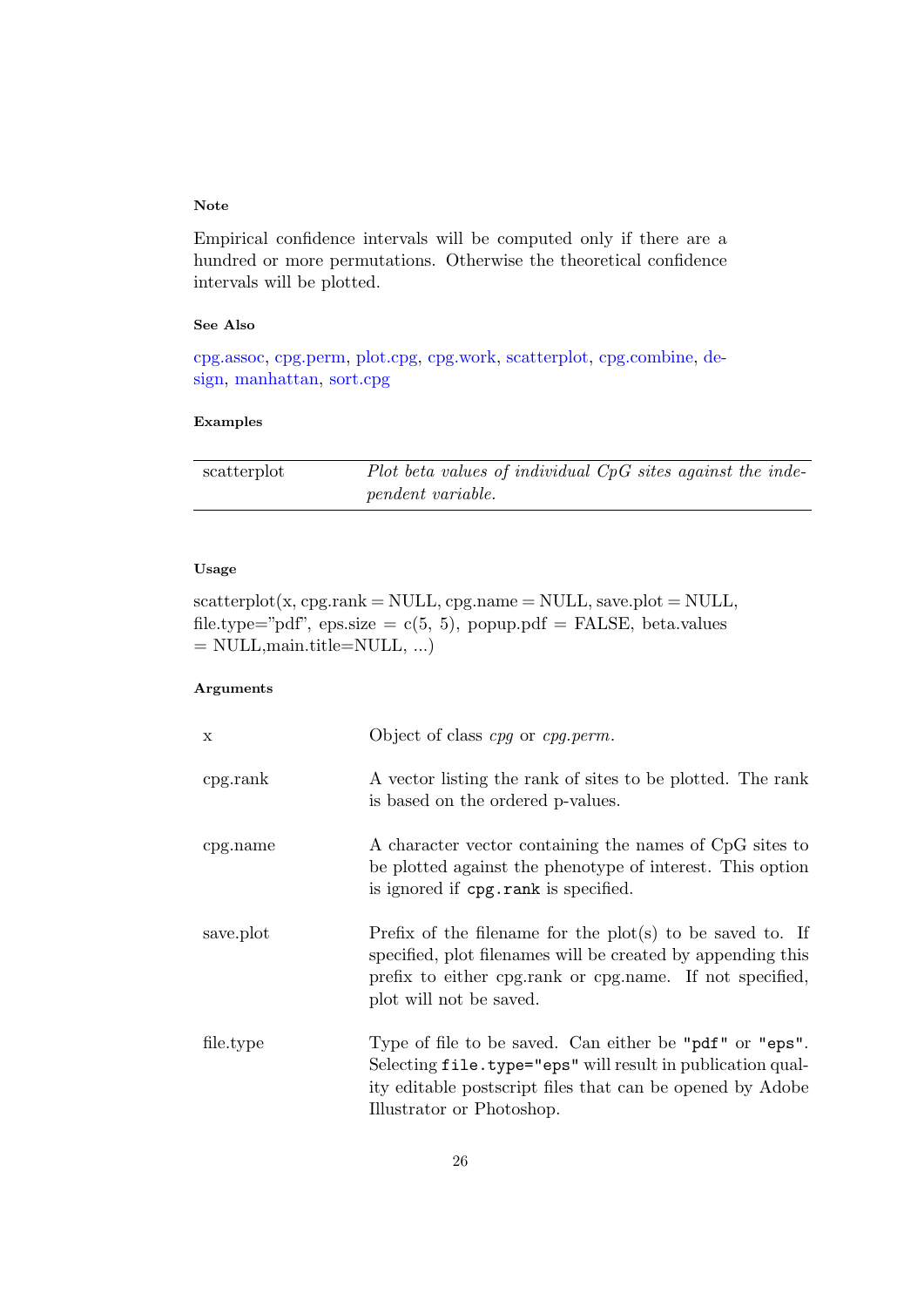| eps.size    | Vector indicating the size of eps file (if creating one). Cor-<br>reponds to horrizontal and height.                                                                                           |
|-------------|------------------------------------------------------------------------------------------------------------------------------------------------------------------------------------------------|
| popup.pdf   | <b>TRUE</b> or <b>FALSE</b> . If creating a pdf file, this indicates if the<br>plot should appear in a popup window as well. If running<br>in a cluster-like environment, best to leave FALSE. |
| beta.values | If the object has been renamed (i.e. $\sin f \phi$ betain fo is no<br>longer in 1s(.GlobalEnv)) then specify the new object<br>here.                                                           |
| main.title  | Main title to be put on the graph. If NULL one based on<br>the analysis will be used                                                                                                           |
|             | Arguments to be passed to methods, such as graphical<br>parameters.                                                                                                                            |

# Details

An unlimited number of CpG sites can be selected for plotting by specifying either cpg.rank or cpg.name, as shown in the Examples below. Note that only one of these options is needed; if both are entered, cpg.rank will be used.

# Authors

Barfield, R.; Conneely, K.; Kilaru,V. Maintainer: R. Barfield: [barfieldrichard8@gmail.com](mailto:barfieldrichard8@gmail.com)

# See Also

[cpg.assoc,](#page-0-0) [cpg.perm,](#page-6-0) [manhattan,](#page-17-0) [cpg.work,](#page-12-0) [plot.cpg.perm,](#page-22-0) [cpg.combine,](#page-4-0) [design,](#page-15-0) [plot.cpg,](#page-18-0) [sort.cpg.perm,](#page-22-0) [sort.cpg](#page-18-0)

# Examples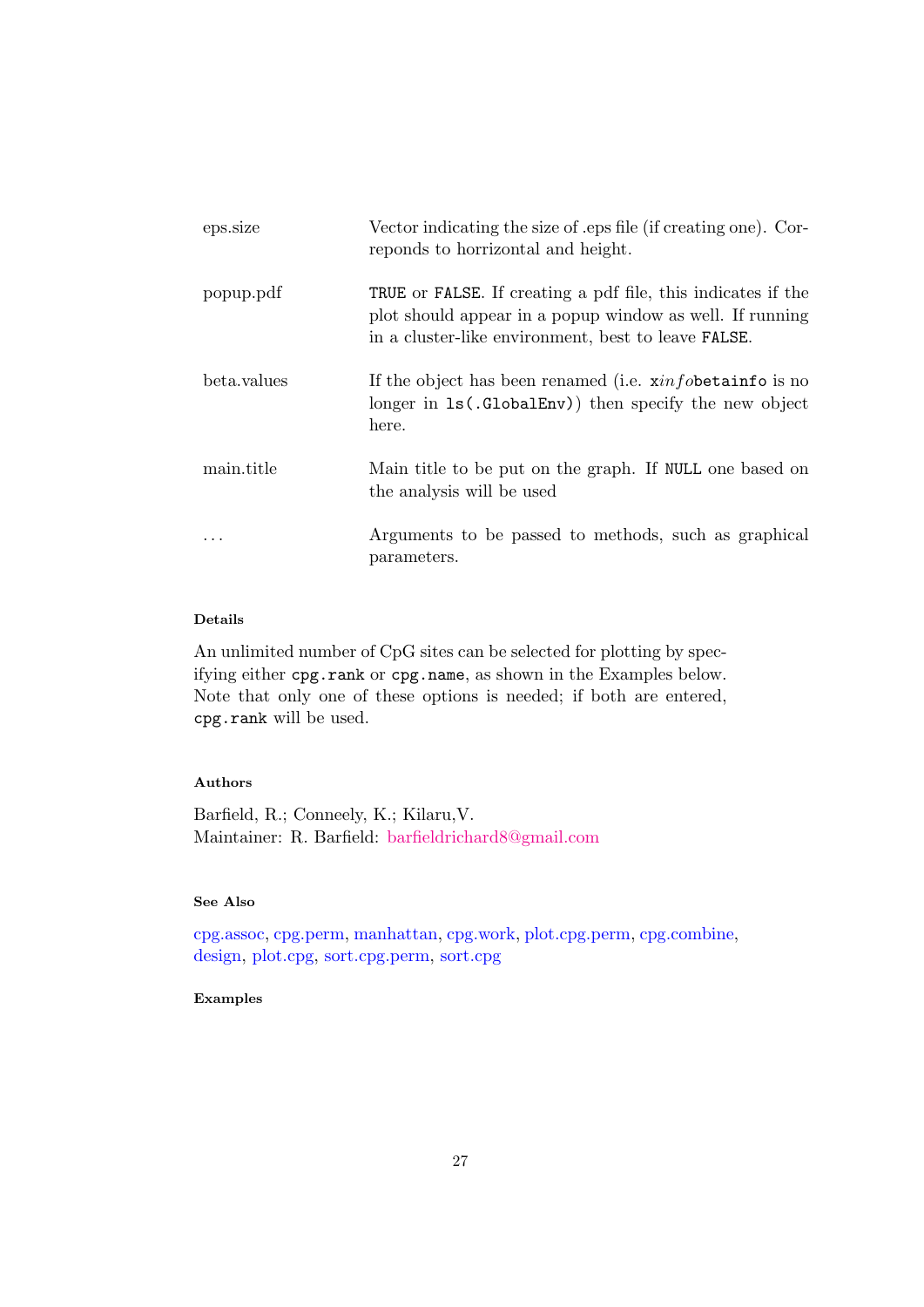```
> library(CpGassoc)
> data(samplecpg,samplepheno,package="CpGassoc")
> ##We will do the analysis on a subset to save time
> ###NOTE: If you are dealing with large data, do not specify large.data=FALSE. The defaul
> ##This will involve partitioning up the data and performing more gc() to clear up space
> #The qq plot:
> Testperm<-cpg.perm(samplecpg,samplepheno$weight,data.frame(samplepheno$Dose,samplepheno$
                 seed=2314,nperm=10,large.data=FALSE)
> plot(Testperm)
> #The t-statistic plot from cpg.perm has confidence intervals since we were allowed to pe
> plot(Testperm,tplot=TRUE)
> #If there was 100 or more permutations, there would be emperical confidence intervals.
\rightarrow> ###Now for Sort
> head(sort(Testperm)$results)
   CPG.Labels T.statistic P.value Holm.sig FDR gc.p.value
694 CpG694 3.475160 0.0006002142 FALSE 0.3833341 0.0006002142
293 CpG293 3.464076 0.0006243226 FALSE 0.3833341 0.0006243226
560 CpG560 3.333678 0.0009848497 FALSE 0.4031318 0.0009848497
148 CpG148 3.187753 0.0016135434 FALSE 0.4953578 0.0016135434
238 CpG238 3.012760 0.0028504303 FALSE 0.5921086 0.0028504303
998 CpG998 -3.008091 0.0028930386 FALSE 0.5921086 0.0028930386
> head(Testperm$results)
  CPG.Labels T.statistic P.value Holm.sig FDR gc.p.value
1 CpG1 -1.63736663 0.10279215 FALSE 0.9439499 0.10279215
2 CpG2 -0.09076561 0.92775038 FALSE 0.9927071 0.92775038
3 CpG3 -2.36081337 0.01899094 FALSE 0.9057057 0.01899094
4 CpG4 1.28326656 0.20056830 FALSE 0.9530109 0.20056830
```
**QQ plot for association between methylation and weight**

5 CpG5 -1.29476076 0.19657851 FALSE 0.9530109 0.19657851 6 CpG6 -0.94975324 0.34314045 FALSE 0.9911946 0.34314045